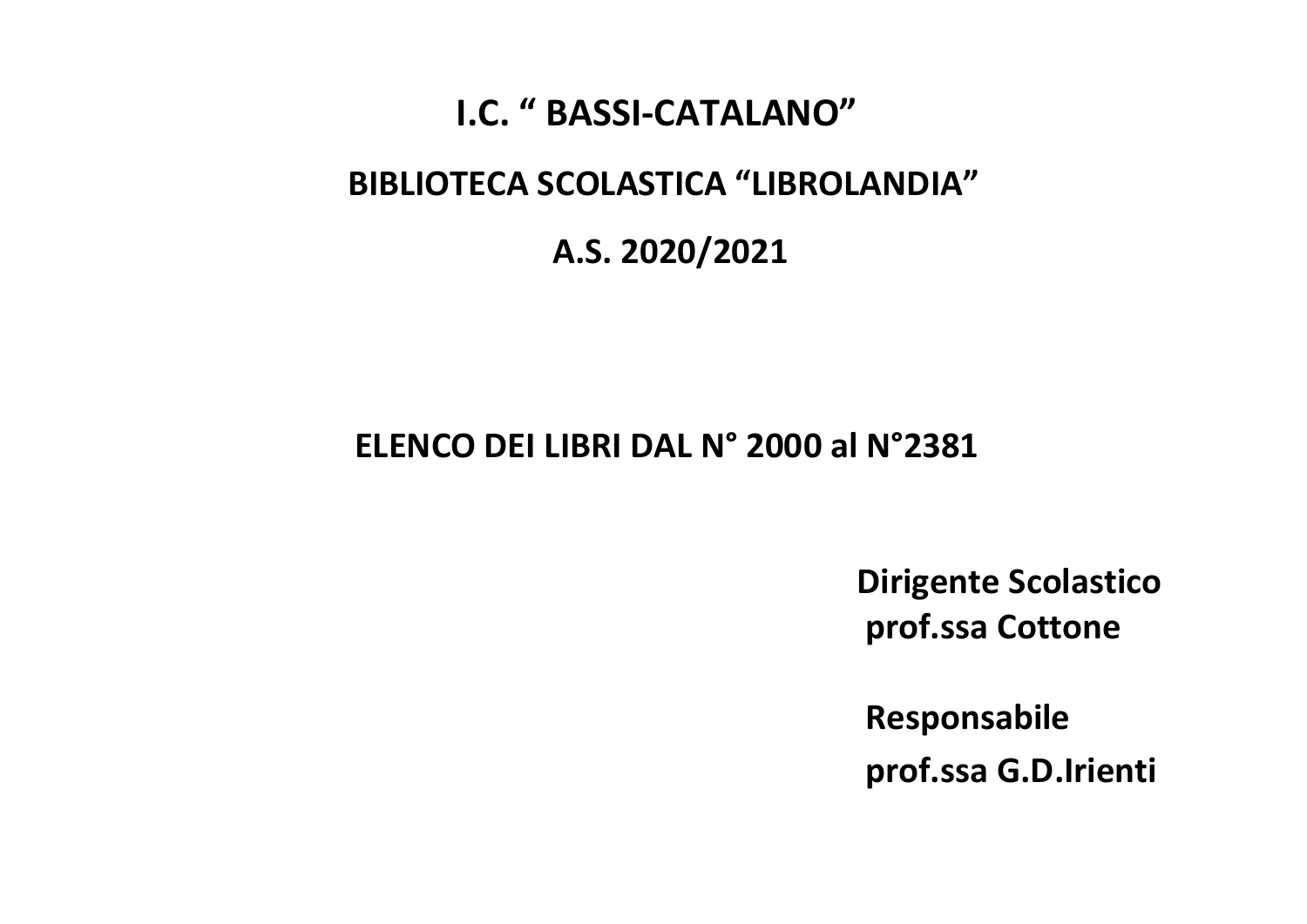| <b>NUM</b> | <b>TITOLO</b>                               | <b>AUTORE</b>            | <b>GENERE</b>     | <b>EDITORE</b>        | <b>ANNO</b> | <b>SCAF</b> | PAG. |
|------------|---------------------------------------------|--------------------------|-------------------|-----------------------|-------------|-------------|------|
| 2000       | "GIOVANNI FALCONE"-il bambino               | <b>ANGELO DI LIBERTO</b> | <b>STORICO</b>    | <b>MONDADORI</b>      | 2017        | A4          | 92   |
| 2001       | "I REGNI DEL FUOCO"                         | <b>TUI SUTHERLAND</b>    | <b>FANTASTICO</b> | IL BATTELLO A VAP     | 2017        | Α4          | 61   |
| 2002       | "IL MASTINO DEI BASKERVILLE"Sherlock Holmes | <b>CONAD DOYLE</b>       | <b>POLIZIESCO</b> | <b>DE AGOSTINI</b>    | 2017        | Α4          | 249  |
| 2003       | "IL MASTINO DEI BASKERVILLE"Sherlock Holmes | <b>CONAD DOYLE</b>       | <b>POLIZIESCO</b> | <b>NEWTON COMPTO</b>  | 2015        | Α4          | 189  |
| 2004       | <b>DIARIO DI "ANNA FRANK"</b>               | <b>FOLMAN/POLANSKY</b>   | <b>STORICO</b>    | <b>SUPER ET</b>       | 2015        | A4          | 147  |
| 2005       | "IL LIBRO DI JULIAN"                        | <b>R.J. PALACIO</b>      | <b>NARRATIVA</b>  | <b>GIUNTI</b>         | 2015        | Α4          | 123  |
| 2006       | <b>WONDER</b>                               | <b>R.J.PALACIO</b>       | <b>NARRATIVA</b>  | <b>GIUNTI</b>         | 2015        | Α4          | 288  |
| 2007       | "IL LIBRO DI CHARLOTTE"                     | <b>R.J. PALACIO</b>      | <b>NARRATIVA</b>  | <b>GIUNTI</b>         | 2016        | Α4          | 156  |
| 2008       | "I REGNI DEL FUOCO"                         | <b>TUI SUTHERLAND</b>    | <b>FANTASTICO</b> | IL BATTELLO A VAP     | 2017        | Α4          | 61   |
| 2009       | "IL PRINCIPE FELICE"                        | <b>O.WILDE</b>           | <b>NARRATIVA</b>  | <b>RAFFAELLO</b>      | 2016        | A4          | 91   |
| 2010       | "ROBIN HOOD"                                | A.DUMAS                  | <b>AVVENTURA</b>  | <b>DE AGOSTINI</b>    | 2017        | Α4          | 249  |
| 2011       | <b>IL BARONE RAMPANTE</b>                   | <b>I.CALVINO</b>         | <b>NARRATIVA</b>  | <b>EINAUDI</b>        | 1957        | Α4          | 308  |
| 2012       | <b>VIETATO DIRE NON CE LA FACCIO</b>        | <b>N.ORLANDO</b>         | <b>NARRATIVA</b>  | <b>PIEMME</b>         | 2018        | Α4          | 158  |
| 2013       | IL POZZO E IL PENDOLO                       | <b>E.A.POE</b>           | <b>NARRATIVA</b>  | <b>DE AGOSTINI</b>    | 2017        | A4          | 251  |
| 2014       | C'E' NESSUNO?                               | I. GAARDER               | <b>FANTASTICO</b> | <b>SALANI</b>         | 2013        | Α4          | 117  |
| 2015       | <b>IO NON HO PAURA</b>                      | <b>N.AMMANITI</b>        | <b>NARRATIVA</b>  | <b>EINAUDI</b>        | 2015        | Α4          | 230  |
| 2016       | GLI ANNI PEGGIORI DELLA MIA VITA            | <b>J.PATTERSON</b>       | <b>NARRATIVA</b>  | <b>SALANI</b>         | 2015        | Α4          | 150  |
| 2017       | IL LIBRO DELLA GIUNGLA                      | <b>R.KIPLING</b>         | <b>FANTASTICO</b> | <b>CRESCERE</b>       | 2014        | Α4          | 156  |
| 2018       | <b>ZANNA BIANCA</b>                         | J LONDON                 | <b>NARRATIVA</b>  | <b>CRESCERE</b>       | 2016        | Α4          | 203  |
| 2019       | <b>IL LIBRO DI CHRISTOPHER</b>              | <b>R.J.PALACIO</b>       | <b>NARRATIVA</b>  | <b>GIUNTI</b>         | 2016        | Α4          | 120  |
| 2020       | UNA NINJA ALLA SCUOLA MEDIA                 | <b>M.EMERSON</b>         | <b>AVVENTURA</b>  | <b>DE AGOSTINI</b>    | 2017        | Α4          | 220  |
| 2021       | <b>L'AMICO RITROVATO</b>                    | <b>F.UHLMAN</b>          | <b>NARRATIVA</b>  | <b>FELTRINELLI</b>    | 1988        | Α4          | 92   |
| 2022       | <b>TRE UOMINI IN BARCA</b>                  | <b>J.K.JEROME</b>        | <b>AVVENTURA</b>  | <b>CRESCERE</b>       | 2014        | Α4          | 221  |
| 2023       | TUTTE LE BANDIERE DEL MONDO                 | <b>VARI</b>              | <b>GEOGRAFIA</b>  | <b>TOURING JUNIOR</b> | 2017        | G4          | 223  |
| 2024       | TI RICORDI DI ME?                           | <b>MOYA SIMONS</b>       | <b>NARRATIVA</b>  | <b>GIUNTI JUNIOR</b>  | 2006        | A4          | 153  |
| 2025       | <b>ZIA DOROTHY</b>                          | LUIGI BALLERINI          | <b>NARRATIVA</b>  | <b>GIUNTI JUNIOR</b>  | 2009        | Α4          | 182  |
| 2026       | <b>TOPOMOSTRO</b>                           | <b>PATRIZIA POLUZZI</b>  | <b>NARRATIVA</b>  | <b>GIUNTI JUNIOR</b>  | 2011        | A4          | 92   |
| 2027       | IL MISTERO DEL CANE                         | <b>MARIO LODI</b>        | <b>NARRATIVA</b>  | <b>GIUNTI JUNIOR</b>  | 2014        | Α4          | 116  |
| 2028       | <b>MATILDE</b>                              | <b>ROALD DAHL</b>        | <b>NARRATIVA</b>  | <b>SALANI</b>         | 2017        | A4          | 221  |
| 2029       | <b>IL CACCIATORE DI SOGNI</b>               | <b>S.RATTARO</b>         | <b>NARRATIVA</b>  | <b>MONDADORI</b>      | 2017        | А5          | 163  |
| 2030       | <b>PORTAMI CON TE</b>                       | <b>F.DEGL'INNOCENTI</b>  | <b>NARRATIVA</b>  | <b>RAFFAELLO</b>      | 2015        | A5          | 127  |
| 2031       | <b>ISPETTORE BOMB ALLA RISCOSSA</b>         | <b>INDRIO E HOLLESCH</b> | <b>NARRATIVA</b>  | <b>GIUNTI JUNIR</b>   | 2014        | A5          | 187  |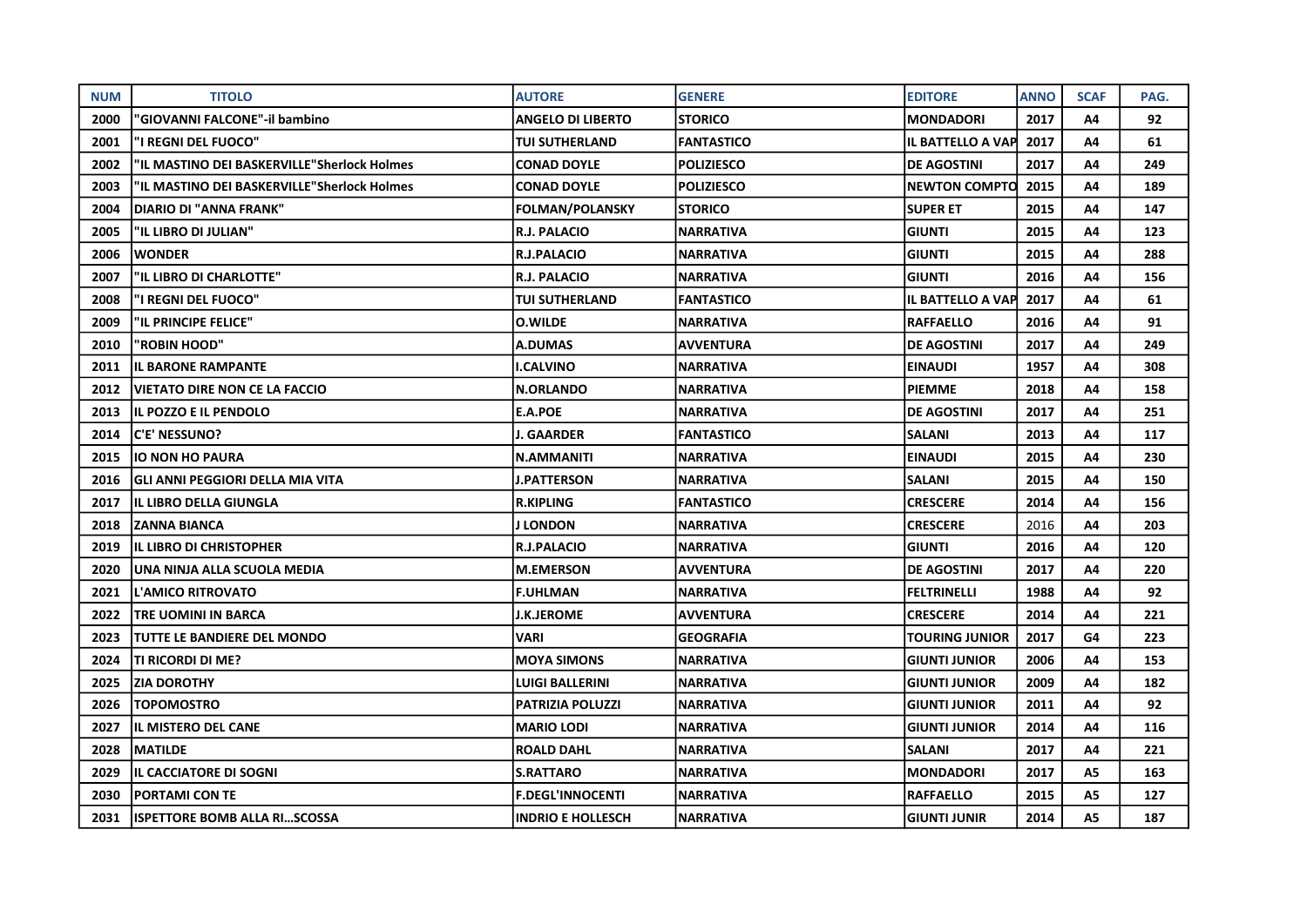| 2032 | UNA SCUOLA TUTTA PER ME                        | <b>JON BLAKE</b>           | <b>NARRATIVA</b>  | <b>GIUNTI JUNIOR</b> | 2008 | А5        | 121 |
|------|------------------------------------------------|----------------------------|-------------------|----------------------|------|-----------|-----|
| 2033 | <b>GENITORI E ALTRE CATASTROFI</b>             | <b>STEPHEN COLE</b>        | <b>NARRATIVA</b>  | <b>GIUNTI JUNIOR</b> | 2005 | A5        | 159 |
| 2034 | 10.000 EURO SOTTO I MARI                       | <b>FABIO CAPECELATRO</b>   | <b>NARRATIVA</b>  | <b>GIUNTI JUNIOR</b> | 2011 | Α5        | 186 |
| 2035 | <b>COCCODRILLI A COLAZIONE</b>                 | EMANUELA NAVA              | <b>NARRATIVA</b>  | <b>GIUNTI JUNIOR</b> | 2013 | A5        | 92  |
| 2036 | <b>CAPITANI CORAGGIOSI</b>                     | <b>RUDYARD KIPLING</b>     | NARRATIVA         | <b>LATTES</b>        | 2016 | A5        | 155 |
| 2037 | <b>AMMARE-VIENI CON ME A LAMPEDUSA</b>         | PELLAI-TAMBORINI           | <b>NARRATIVA</b>  | <b>DEA</b>           | 2017 | A5        | 245 |
| 2038 | TRE UOMINI IN BARCA                            | J.K.JEROME                 | <b>NARRATIVA</b>  | <b>LATTES</b>        | 2013 | A5        | 107 |
| 2039 | DI NOTTE SUI TETTI, CORSARI PERFETTI           | <b>D. LUCIANI</b>          | AVVENTURA         | <b>GIUNTI JUNIOR</b> | 2005 | A5        | 250 |
| 2040 | <b>IL SEGRETO DI CAGLIOSTRO</b>                | <b>A.MANETTI</b>           | <b>FANTASIA</b>   | <b>GIUNTI JUNIOR</b> | 2013 | A5        | 189 |
| 2041 | I GIORNI DELLA TARTARUGA (bullismo)            | <b>C. ELLIOT</b>           | <b>FANTASIA</b>   | <b>RAFFAELLO</b>     | 2022 | A5        | 162 |
| 2042 | VIKI CHE VOLEVA ANDARE A SCUOLA (integrazione) | <b>FABRIZIO GATTI</b>      | <b>NARRATIVA</b>  | <b>BEST BUR</b>      | 2016 | A5        | 257 |
| 2043 | LO STRANO CASO DEL CANE UCCISO A MEZZANOTTE    | <b>MARK HADDON</b>         | NARRATIVA         | <b>EINAUDI</b>       | 2014 | A5        | 244 |
| 2044 | IL TRATTAMENTO RIDARELLI                       | <b>RODDY DOYLE</b>         | <b>UMORISTICO</b> | <b>SALANI</b>        | 2017 | A5        | 105 |
| 2045 | PER QUESTO MI CHIAMO GIOVANNI                  | LUIGI GARLANDO             | <b>STORICO</b>    | <b>RIZZOLI</b>       | 2017 | A5        | 154 |
| 2046 | PER QUESTO MI CHIAMO GIOVANNI                  | LUIGI GARLANDO             | <b>STORICO</b>    | <b>RIZZOLI</b>       | 2017 | <b>A5</b> | 154 |
| 2047 | <b>FAVOLE</b>                                  | <b>ESOPO</b>               | <b>FAVOLA</b>     | <b>N.COMPTON</b>     | 2016 | А5        | 273 |
| 2048 | <b>IL RITRATTO DI DORIAN GRAY</b>              | <b>OSCAR WILDE</b>         | <b>NARRATIVA</b>  | <b>MONDADORI</b>     | 2016 | A5        | 278 |
| 2049 | <b>IL GIARDINO SEGRETO</b>                     | <b>F.H. BURNETT</b>        | <b>NARRATIVA</b>  | <b>GL'ISTRICI</b>    | 2016 | A5        | 326 |
| 2050 | LE STORIE DEI MEI NONNI                        | <b>ANTHONY FRAGOLA</b>     | <b>NARRATIVA</b>  | <b>COPPOLA</b>       | 2001 | A5        | 109 |
| 2051 | LA COMMEDIA DI DANTE ALIGHIERI                 | <b>STEFANO MOTTA</b>       | <b>CLASSICI</b>   | ALFA                 | 2010 | А5        | 282 |
| 2052 | <b>IL MIO AMICO INVISIBILE</b>                 | LUCIA TUMIATI              | <b>FANTASIA</b>   | <b>GIUNTI JUNIOR</b> | 2011 | <b>A5</b> | 90  |
| 2053 | AMMARE-VIENI CON ME A LAMPEDUSA                | PELLAI-TAMBORINI           | <b>NARRATIVA</b>  | <b>IDEA</b>          | 2017 | A5        | 245 |
| 2054 | <b>LA SCHIAPPA</b>                             | <b>JERRY SPINELLI</b>      | <b>NARRATIVA</b>  | <b>MONDADORI</b>     | 2014 | A5        | 166 |
| 2055 | I RIDARELLI "ROVER E IL PUPO BELLO GROSSO"     | <b>RODDY DOYLE</b>         | <b>UMORISTICO</b> | <b>SALANI</b>        | 2017 | A5        | 159 |
| 2056 | NON DIRMI CHE HAI PAURA (integrazione)         | <b>GIUSEPPE CATOZZELLA</b> | <b>NARRATIVA</b>  | <b>FELTRINELLI</b>   | 2017 | A5        | 236 |
| 2057 | I NOSTRI ANTENATI                              | <b>ITALO CALVINO</b>       | <b>NARRATIVA</b>  | <b>MONDADORI</b>     | 2017 | A5        | 407 |
| 2058 | IL PICCOLO PRINCIPE                            | <b>ANTOINE DE SAINT-EX</b> | <b>NARRATIVA</b>  | <b>BRANCATO</b>      | 2016 | A5        | 109 |
| 2059 | <b>BAMBINA AFFITTASI</b>                       | <b>JACQUELINE WILSON</b>   | NARRATIVA         | <b>SALANI</b>        | 2017 | A5        | 138 |
| 2060 | SOLIDO,LIQUIDO O GASSOSO                       | <b>DOMENICA LUCIANI</b>    | <b>NARRATIVA</b>  | <b>GIUNTI JUNIOR</b> | 2008 | А5        | 190 |
| 2061 | <b>MA CHI TI CREDI DI ESSERE</b>               | <b>MARIE-SOPHIE VERM</b>   | <b>NARRATIVA</b>  | <b>GIUNTI JUNIOR</b> | 2011 | A5        | 76  |
| 2062 | <b>DUELLI, CASTELLI E GEMELLI</b>              | CARLO A. MARTIGLI          | NARRATIVA         | <b>GIUNTI JUNIOR</b> | 2011 | А5        | 116 |
| 2063 | UN NONNO A QUATTRO ZAMPE                       | SHEILA OCH                 | <b>NARRATIVA</b>  | <b>GIUNTI JUNIOR</b> | 2008 | A5        | 84  |
| 2064 | <b>CAPITOMBOLO SULLA TERRA</b>                 | <b>ANNA SARFATTI</b>       | <b>NARRATIVA</b>  | GIUNTI JUNIOR        | 2011 | A5        | 116 |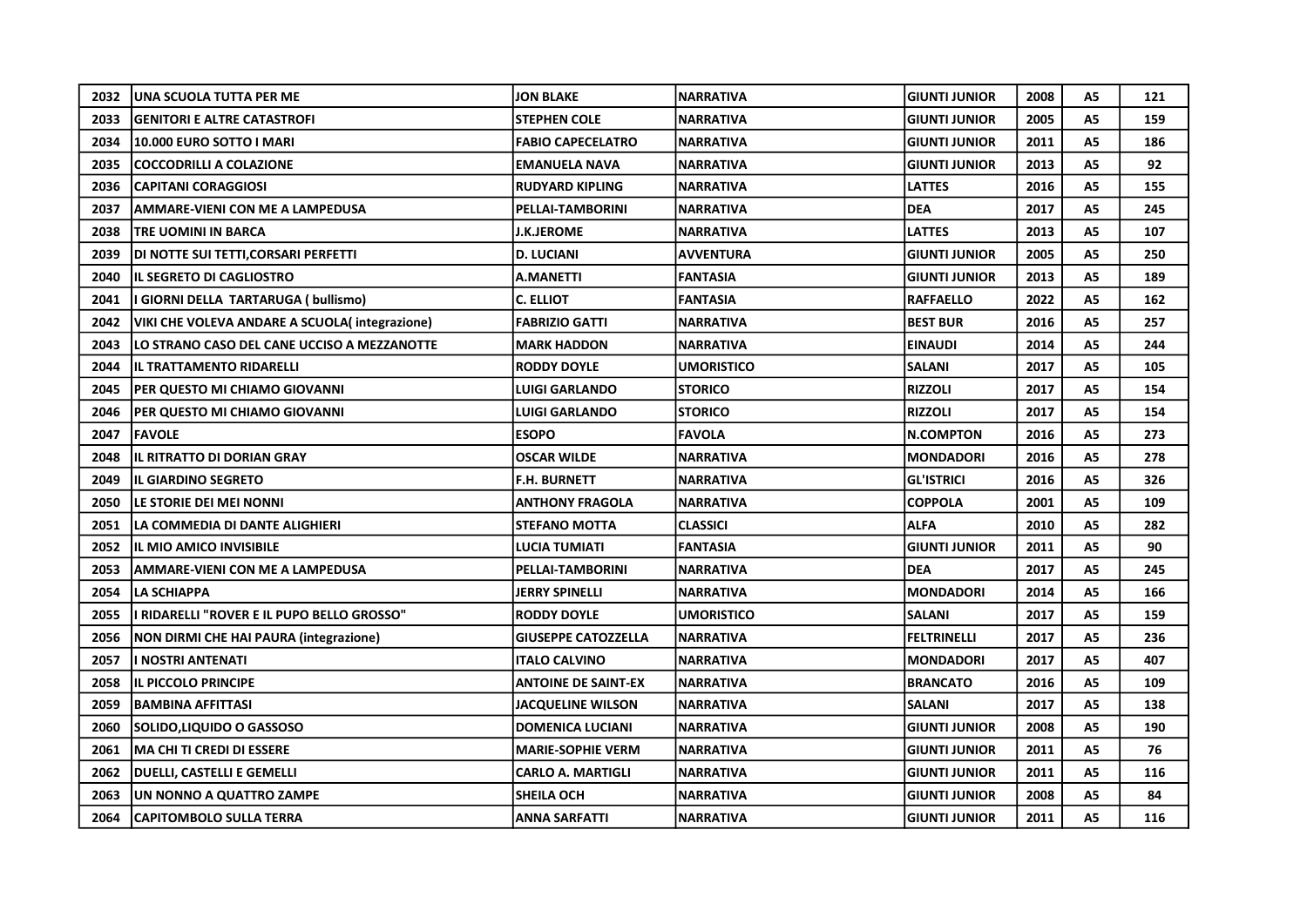| 2065 | LARGO A TOMMY SQUALO                                  | <b>DOMENICA LUCIANI</b>     | <b>NARRATIVA</b>       | <b>GIUNTI</b>               | 2008 | А5             | 212 |
|------|-------------------------------------------------------|-----------------------------|------------------------|-----------------------------|------|----------------|-----|
| 2066 | <b>MALEDETTO 13</b>                                   | <b>GERARDE MONCOMBLE</b>    | <b>NARRATIVA</b>       | <b>GIUNTI JUNIOR</b>        | 2008 | A5             | 92  |
| 2067 | C'E' POSTA PER MICHELE CRISMANI                       | LUCIANO COMIDA              | <b>LETTERE E DIARI</b> | iel.                        | 2004 | Α5             | 132 |
| 2068 | <b>CORALE GRECA (classici)</b>                        | <b>BEATRICE MASINI</b>      | NARRATIVA              | <b>EINAUDI</b>              | 2002 | A5             | 171 |
| 2069 | RIME PER TUTTO L'ANNO(raccolta poesie e filastrocche) | <b>MARIA L.GIRALDO</b>      | NARRATIVA              | <b>GIUNTI JUNIOR</b>        | 2012 | <b>A5</b>      | 94  |
| 2070 | IL PROF. STRAFALCIONI e i geroglifici                 | <b>P.BACCALARIO</b>         | <b>NARRATIVA</b>       | <b>SALANI</b>               | 2017 | A5             | 74  |
| 2071 | <b>IL PROFETA</b>                                     | <b>KHALIL GIBRAN</b>        | <b>NARRATIVA</b>       | <b>CRESCERE</b>             | 2016 | A5             | 125 |
| 2072 | <b>VERI AMICI</b>                                     | <b>MATES</b>                | NARRATIVA              | <b>MONDADORI</b>            | 2018 | A5             | 136 |
| 2073 | <b>STANOTTE GUARDIAMO LE STELLE (integrazione)</b>    | ALI' EHSANI                 | NARRATIVA              | <b>FELTRINELLI</b>          | 2017 | A5             | 261 |
| 2074 | <b>INSETTI E RAGNI</b>                                | <b>NOEL TAIT</b>            | <b>SCIENTIFICO</b>     | <b>DE AGOSTINI</b>          | 2008 | G4             | 64  |
| 2075 | I GRANDI ESPLORATORI                                  | <b>S. ADAMS</b>             | <b>GEOGRAFICO</b>      | <b>SIMON ADAMS</b>          | 2009 | G4             | 224 |
| 2076 | I PROMESSI SPOSI A FUMETTI                            | A. MANZONI                  | <b>ROMANZO</b>         | <b>PAOLINE</b>              | 1989 | G2             | 108 |
| 2077 | I PICCOLI PRINCIPI DEL RIONE SANITA'(integrazione)    | <b>CRISTINA ZAGARIA</b>     | <b>NARRATIVA</b>       | <b>DE AGOSTINI</b>          | 2019 | A5             | 178 |
| 2078 | <b>ENEIDE</b>                                         | <b>GRILLO PARLANTE</b>      | <b>MITI E LEGGENDE</b> | <b>RUSCONI</b>              | 2016 | G4             | 48  |
| 2079 | <b>BESTIA</b>                                         | <b>ALLY KENNEN</b>          | <b>NARRATIVA</b>       | <b>IL CASTORO</b>           | 2007 | A5             | 232 |
| 2080 | RUDOW IL VAMPIRO PIRATA"II fiore della discordia"     | <b>S.Z.STRAND</b>           | FANTASIA               | SALANI                      | 2016 | A5             | 249 |
| 2081 | <b>MEGLIO NAT CHE NIENTE</b>                          | <b>T.FEDERLA</b>            | <b>NARRATIVA</b>       | TIM FEDERLE                 | 2015 | A5             | 263 |
| 2082 | <b>TITO STORDITO</b>                                  | <b>ANNA LAVATELLI</b>       | <b>NARRATIVA</b>       | <b>GIUNTI JUNIOR</b>        | 2011 | A5             | 76  |
| 2083 | <b>IL PRIGIONIERO IN FUGA</b>                         | LUISA MATTIA                | <b>NARRATIVA</b>       | <b>GIUNTI JUNIOR</b>        | 2013 | A5             | 108 |
| 2084 | <b>HEIDI</b>                                          | <b>JOHANNA SPYIRI</b>       | <b>NARRATIVA</b>       | <b>NORD-SUD</b>             | 2011 | A5             | 139 |
| 2085 | <b>BELLE &amp; SEBASTIEN</b>                          | <b>NICOLAS VANIER</b>       | <b>FANTASIA</b>        | <b>SPERLING &amp; KUPFE</b> | 2014 | A5             | 302 |
| 2086 | L'ATLANTE DI FUOCO                                    | <b>J.STEPHENS</b>           | <b>MISTERO</b>         | <b>LONGANESI</b>            | 2012 | A5             | 448 |
| 2087 | <b>BEN HUR</b>                                        | L.WALLACE                   | <b>STORICO</b>         | GARZANTI                    | 2016 | A5             | 549 |
| 2088 | E TU? (percorsi di cittadinanza attiva))              | <b>VALENTINA GIULIANI</b>   | <b>ED.CIVICA</b>       | <b>LA SPIGA</b>             | 2017 | A5             | 144 |
| 2089 | LA SECONDA GUERRA MONDIALE                            | <b>MARIA C.SAMPAOLESI</b>   | <b>STORICO</b>         | LA SPIGA                    | 2017 | A5             | 155 |
| 2090 | LA SECONDA GUERRA MONDIALE                            | <b>MARIA C.SAMPAOLESI</b>   | <b>STORICO</b>         | <b>LA SPIGA</b>             | 2017 | A5             | 155 |
| 2091 | <b>SCUSA MA TI CHIAMO AMORE</b>                       | <b>FEDERICO MOCCIA</b>      | <b>ROMANZO</b>         | <b>RIZZOLI</b>              | 2007 | A6             | 663 |
| 2092 | ILVALZER DEL BOSCO (ambienti naturali)                | <b>PAOLO ERCOLINI</b>       | <b>NARRATIVA</b>       | <b>LA SPIGA</b>             | 2013 | A <sub>6</sub> | 126 |
| 2093 | BENVENUTI SULL'OLIMPO (i mitici)                      | LUISA MATTIA                | <b>MITOLOGICO</b>      | <b>GRIBAUDO</b>             | 2013 | A6             | 121 |
| 2094 | <b>HEIDI</b>                                          | <b>JOHANNA SPYIRI</b>       | <b>NARRATIVA</b>       | <b>NORD-SUD</b>             | 2011 | A6             | 139 |
| 2095 | LA SECONDA GUERRA MONDIALE                            | <b>MARIA C.SAMPAOLESI</b>   | <b>STORICO</b>         | <b>LA SPIGA</b>             | 2017 | A6             | 155 |
| 2096 | LA SECONDA GUERRA MONDIALE                            | <b>MARIA C.SAMPAOLESI</b>   | <b>STORICO</b>         | <b>LA SPIGA</b>             | 2017 | A <sub>6</sub> | 155 |
| 2097 | PAUL L'INVESTIGACUOCO E I FURTI IN CLASSE             | <b>CHRISTINE NOSTLINGER</b> | <b>NARRATIVA</b>       | <b>DE AGOSTINI</b>          | 2019 | A <sub>6</sub> | 170 |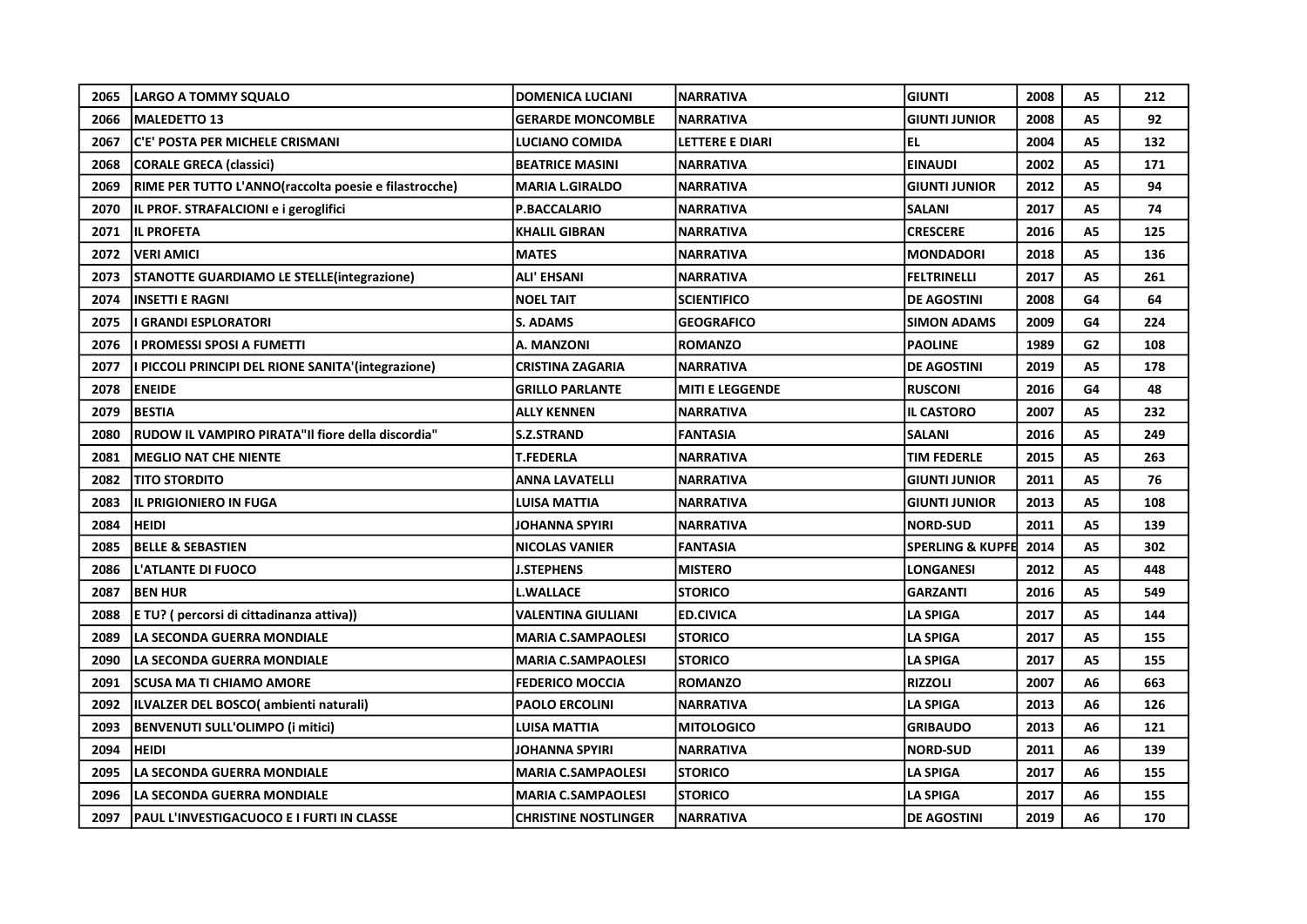| 2098 | <b>IIL RICHIAMO DELLA FORESTA</b>             | <b>JACK LONDON</b>          | <b>NARRATIVA</b>               | <b>NORD-SUD</b>         | 2011 | А6 | 108  |
|------|-----------------------------------------------|-----------------------------|--------------------------------|-------------------------|------|----|------|
| 2099 | <b>ISTORIA DIZHANG</b>                        | <b>COLLONNESI/GALLIGANI</b> | <b>NARRATIVA</b>               | <b>LA SPIGA</b>         | 2014 | A6 | 107  |
| 2100 | <b>STORIA DIZHANG</b>                         | COLLONNESI/GALLIGANI        | <b>NARRATIVA</b>               | LA SPIGA                | 2014 | А6 | 107  |
| 2101 | <b>STORIA DIZHANG</b>                         | <b>COLLONNESI/GALLIGANI</b> | <b>NARRATIVA</b>               | LA SPIGA                | 2014 | A6 | 107  |
| 2102 | <b>II REGNI DEL FUOCO</b>                     | TUI T. SUTHERLAND           | FANTASIA                       | <b>DE AGOSTINI</b>      | 2017 | А6 | 61   |
| 2103 | <b>IIL CASO 3° D</b>                          | <b>BIANCA CHIABRANDO</b>    | <b>NARRATIVA</b>               | <b>MONDADORI</b>        | 2015 | A6 | 206  |
| 2104 | <b>IL SEGRETO DELLE GEMELLE</b>               | <b>ELISABETTA GNONE</b>     | <b>FANTASTICO</b>              | <b>DEAGOSTINI</b>       | 2011 | А6 | 277  |
| 2105 | <b>OSSIDEA</b>                                | TIM BRUNO                   | <b>FIABESCO</b>                | SALANI                  | 2011 | A6 | 283  |
| 2106 | IL GIORNALINO DI GIAN BURRASCA                | <b>VAMPA</b>                | UMORISTICO                     | GIUNTI JUNIOR           | 2011 | А6 | 286  |
| 2107 | <b>IL BAMBINO SOTTOVUOTO</b>                  | <b>CHRISTINE NOSTLINGER</b> | <b>NARRATIVA</b>               | SALANI                  | 2007 | A6 | 155  |
| 2108 | <b>IL POTERE DELLA LUCE</b>                   | <b>ELISABETTA GNONE</b>     | <b>FANTASTICO</b>              | DEAGOSTINI              | 2011 | А6 | 374  |
| 2109 | <b>IIL LIBRO DELLA GIUNGLA</b>                | <b>RUDYARD KIPLING</b>      | <b>FIABESCO</b>                | <b>GUNTI JUNIOR</b>     | 2011 | А6 | 203  |
| 2110 | I QUATTRO MISTERI                             | <b>ELISABETTA GNONE</b>     | <b>FANTASTICO</b>              | DEAGOSTINI              | 2011 | А6 | 1061 |
| 2111 | <b>INIENTE CAMPANA PER CUNEBARDO</b>          | <b>A.PICCIONE</b>           | <b>NARRATIVA/Risorginento</b>  | <b>MONDADORI</b>        | 2006 | A6 | 144  |
| 2112 | UN'AMICIZIA IN BALLO (integraz con la musica) | <b>ROBERTO MORGESE</b>      | <b>NARRATIVA/mus</b>           | <b>RAFFAELLO</b>        | 2018 | A6 | 145  |
| 2113 | <b>LA FAMOSA INVASIONE DEGLI ORSI</b>         | <b>D.BUZZATI</b>            | NARRATIVA                      | <b>FELTRINELLI</b>      | 1945 | A6 | 136  |
| 2114 | lPAPA' GAMBALUNGA                             | JEAN WEBSTER                | <b>NARRATIVA</b>               | <b>GIUNTI JUNIOR</b>    | 2011 | A6 | 150  |
| 2115 | <b>IPAPA' GAMBALUNGA</b>                      | <b>JEAN WEBSTER</b>         | <b>NARRATIVA</b>               | <b>DE AGOSTINI</b>      | 2017 | A6 | 206  |
| 2116 | SEBASTIANO E IL GIALLO DELLA RAP BAND(musica) | <b>F.ZANASI PANZA</b>       | NARRATIVA                      | <b>LOESCHER</b>         | 2010 | A6 | 219  |
| 2117 | <b>IUNIVERSO GIOVANE</b>                      | <b>V.GAIST</b>              | <b>NARRATIVA</b>               | <b>EDISCO</b>           | 2020 | A6 | 21   |
| 2118 | <b>NEL MARE CI SONO I COCCODRILLI</b>         | <b>FABIO GEDA</b>           | <b>NARRATIVA</b>               | <b>BALDINI/CASTOLDI</b> | 2018 | А6 | 150  |
| 2119 | <b>IO NON HO PAURA</b>                        | NICCOLO' AMMANITI           | <b>NARRATIVA</b>               | <b>EINAUDI</b>          | 2011 | A6 | 230  |
| 2120 | FAI BEI SOGNI                                 | <b>MASSIMO GRAMELLINI</b>   | NARRATIVA                      | LONGANESI               | 2018 | A6 | 229  |
| 2121 | <b>VERI AMICI</b>                             | <b>MATES</b>                | <b>NARRATIVA</b>               | <b>MONDADORI</b>        | 2016 | A6 | 144  |
| 2122 | MIO FRATELLO RINCORRE I DINOSAURI             | <b>GIACOMO MAZZARIOL</b>    | <b>NARRATIVA</b>               | <b>EINAUDI</b>          | 2016 | A6 | 174  |
| 2123 | AMICA GENIALE                                 | <b>FERRANTE E.</b>          | <b>NARRATIVA ITALIANA</b>      | FELTRINELLI             | 2011 | A6 | 400  |
| 2124 | BIANCA COME IL LATTE ROSSA COME IL SANGUE     | ALESSANDRO D'AVENIA         | <b>ROMANZO</b>                 | MONDADORI               | 2010 | A6 | 254  |
| 2125 | BIANCA COME IL LATTE ROSSA COME IL SANGUE     | <b>ALESSANDRO D'AVENIA</b>  | <b>ROMANZO</b>                 | <b>MONDADORI</b>        | 2010 | A6 | 254  |
| 2126 | GOMORRA                                       | <b>SAVIANO R.</b>           | <b>NARRATIVA CONTEMPORANEA</b> | FELTRINELLI             | 2006 | A6 | 396  |
| 2127 | LA SOLITUDINE DEI NUMERI PRIMI                | <b>PAOLO GIORDANO</b>       | <b>ROMANZO</b>                 | <b>MONDADORI</b>        | 2018 | A6 | 304  |
| 2128 | <b>IL'INCANTO DEL BUIO</b>                    | <b>E.GNONE</b>              | FANTASTICO (il batt. a vapore) | <b>DE AGOSTINI</b>      | 2011 | А6 | 344  |
| 2129 | <b>CAPITANI CORAGGIOSI</b>                    | <b>RUDYARD KIPLING</b>      | <b>NARRATIVA</b>               | <b>CRESCERE</b>         | 2016 | A6 | 187  |
| 2130 | <b>IL RICHIAMO DELLA FORESTA</b>              | <b>JACK LONDON</b>          | NARRATIVA(il batt.a vapore)    | <b>DE AGOSTINI</b>      | 2002 | A6 | 125  |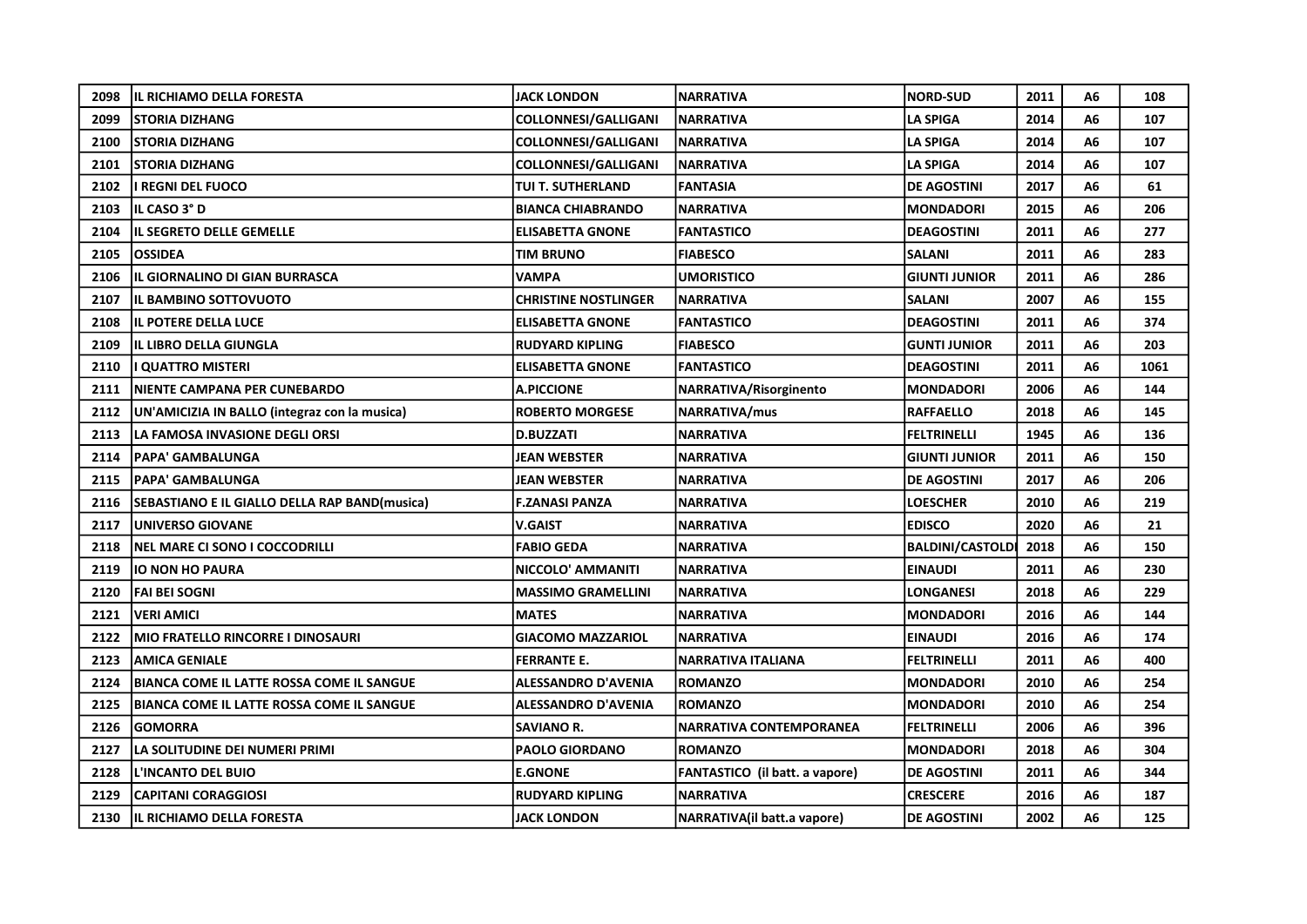| 2131 | TORNERANNO LE QUATTRO STAGIONI (attualità) | <b>MAURO CORONA</b>         | <b>NARRATIVA</b>  | <b>OSCAR</b>                | 2012 | А6             | 163 |
|------|--------------------------------------------|-----------------------------|-------------------|-----------------------------|------|----------------|-----|
| 2132 | <b>ROB, IL CORVO E I GIOIELLI</b>          | <b>KATHY ASHFORD</b>        | <b>NARRATIVA</b>  | <b>GIUNTI JUNIOR</b>        | 2008 | A <sub>6</sub> | 154 |
| 2133 | <b>ERO UN TOPO</b>                         | PHILIP PULLMAN              | <b>NARRATIVA</b>  | <b>SALANI</b>               | 2008 | A6             | 175 |
| 2134 | lla PIETRA FILOSOFALE                      | J.K.ROWLING                 | <b>FANTASTICO</b> | <b>SALANI</b>               | 1998 | A <sub>6</sub> | 300 |
| 2135 | GLI INCANTEVOLI GIORNI DI SHIRLEY          | <b>E.GNONE</b>              | <b>FANTASTICO</b> | <b>DE AGOSTINI</b>          | 2009 | A6             | 247 |
| 2136 | <b>IL SOGNO DI CRISTINA</b>                | <b>ANGELA NANETTI</b>       | <b>NARRATIVA</b>  | <b>GIUNTI JUNIOR</b>        | 2011 | A6             | 156 |
| 2137 | <b>PATTINI D'ARGENTO</b>                   | <b>MARY MAPES DODGE</b>     | <b>NARRATIVA</b>  | <b>GIUNTI</b>               | 2018 | A <sub>6</sub> | 244 |
| 2138 | SOTTOPELLE (adolescenza)                   | <b>BERNARDO-MAISANO</b>     | <b>ROMANZO</b>    | <b>MONDADORI</b>            | 2018 | A6             | 199 |
| 2139 | <b>ONORA IL PADRE (legalità)</b>           | <b>ANNAMARIA PICCIONE</b>   | <b>ROMANZO</b>    | <b>FELTRINELLI</b>          | 2018 | A <sub>6</sub> | 171 |
| 2140 | LA VIA DEL MALE                            | <b>R.GALBRAITH</b>          | <b>THRILLER</b>   | <b>SALANI</b>               | 2016 | A6             | 599 |
| 2141 | <b>IILIADE</b>                             | <b>OMERO</b>                | <b>MITOLOGIA</b>  | <b>FELTRINELLI</b>          | 2018 | A <sub>6</sub> | 568 |
| 2142 | ABBASSO LE REGOLE (adolescenza)            | <b>SANDRA GLOVER</b>        | <b>NARRATIVA</b>  | <b>SALANI</b>               | 2017 | A6             | 141 |
| 2143 | CACCOLA E I MAMMUT                         | <b>DINO TICLI</b>           | <b>NARRATIVA</b>  | <b>GIUNTI JUNIOR</b>        | 2015 | A <sub>6</sub> | 123 |
| 2144 | <b>LILLI E LE STREGHE DI CORK</b>          | <b>FABIANA CAMERIN</b>      | <b>FANTASTICO</b> | <b>GIUNTI JUNIOR</b>        | 2007 | Α7             | 119 |
| 2145 | <b>DIVINA COMMEDIA</b>                     | <b>DANTE ALIGHIERI</b>      | <b>NARRATIVA</b>  | <b>DAMI EDITORE</b>         | 2018 | A7             | 77  |
| 2146 | LA GUERRA DEI LIKE                         | <b>A.CRUCIANI</b>           | <b>NARRATIVA</b>  | <b>IL BATTELLO A VAP</b>    | 2020 | Α7             | 237 |
| 2147 | LO STRANO CASO DEL DR. JEKYLL E MR.HYDE    | <b>R.L.STEVENSON</b>        | <b>NARRATIVA</b>  | <b>NEWTON COMPTO</b>        | 2016 | А7             | 214 |
| 2148 | li MALAVOGLIA                              | <b>G.VERGA</b>              | <b>NARRATIVA</b>  | <b>NEWTON COMPTO</b>        | 2017 | A7             | 253 |
| 2149 | TI PRENDO E TI PORTO VIA                   | NICCOLO' AMMANITI           | <b>NARRATIVA</b>  | <b>EINAUDI</b>              | 2014 | Α7             | 522 |
| 2150 | LA GUERRA DEI LIKE                         | <b>A.CRUCIANI</b>           | <b>NARRATIVA</b>  | <b>IL BATTELLO A VAP</b>    | 2020 | Α7             | 237 |
| 2151 | LILY QUENCH E LA PIRAMIDE DEI MAGHI        | <b>NATALIE JANE PRIOR</b>   | <b>FANTASTICO</b> | <b>GIUNTI JUNIOR</b>        | 2007 | Α7             | 191 |
| 2152 | <b>TUTTE LE FAVOLE</b>                     | <b>L.SEPULVEDA</b>          | <b>NARRATIVA</b>  | <b>SUPERPOCKET</b>          | 2017 | A7             | 413 |
| 2153 | VOLEVO ESSERE UNA FARFALLA                 | <b>M.MARZANO</b>            | <b>NARRATIVA</b>  | <b>OSCAR</b>                | 2017 | <b>A7</b>      | 210 |
| 2154 | LA DONNA DELLA DOMENICA                    | <b>FRUTTERO E LUCENTINI</b> | <b>NARRATIVA</b>  | <b>MONDADORI</b>            | 1972 | A7             | 503 |
| 2155 | <b>IIL GABBIANO J. LIVINGSTON</b>          | <b>R.BACH</b>               | <b>NARRATIVA</b>  | <b>RIZZOLI</b>              | 2018 | <b>A7</b>      | 125 |
| 2156 | <b>IIL GABBIANO J. LIVINGSTON</b>          | <b>R.BACH</b>               | <b>NARRATIVA</b>  | <b>RIZZOLI</b>              | 2018 | А7             | 125 |
| 2157 | LOW MEN IN YELLOW COATS                    | <b>S.KING</b>               | <b>NARRATIVA</b>  | <b>SPERLING &amp; KUPFE</b> | 2018 | <b>A7</b>      | 308 |
| 2158 | <b>IL BARONE RAMPANTE</b>                  | <b>I.CALVINO</b>            | <b>NARRATIVA</b>  | <b>EINAUDI</b>              | 2006 | А7             | 248 |
| 2159 | NON DIRMI CHE HAI PAURA (integrazione)     | <b>GIUSEPPE CATOZZELLA</b>  | <b>NARRATIVA</b>  | <b>FELTRINELLI</b>          | 2016 | <b>A7</b>      | 236 |
| 2160 | NON DIRMI CHE HAI PAURA (integrazione)     | <b>GIUSEPPE CATOZZELLA</b>  | <b>NARRATIVA</b>  | <b>FELTRINELLI</b>          | 2016 | <b>A7</b>      | 236 |
| 2161 | L'ISOLA DEI PIRATI                         | <b>MICHAEL</b>              | <b>AVVENTURA</b>  | <b>GARZANTI</b>             | 2018 | A7             | 332 |
| 2162 | <b>TIRO AL PICCIONE</b>                    | <b>JERRY SPINELLI</b>       | <b>NARRATIVA</b>  | <b>OSCAR</b>                | 2011 | A7             | 232 |
| 2163 | <b>BALLE GROSSE</b>                        | <b>DOMENICA LUCIANI</b>     | <b>NARRATIVA</b>  | <b>GIUNTI JUNIOR</b>        | 2006 | <b>A7</b>      | 253 |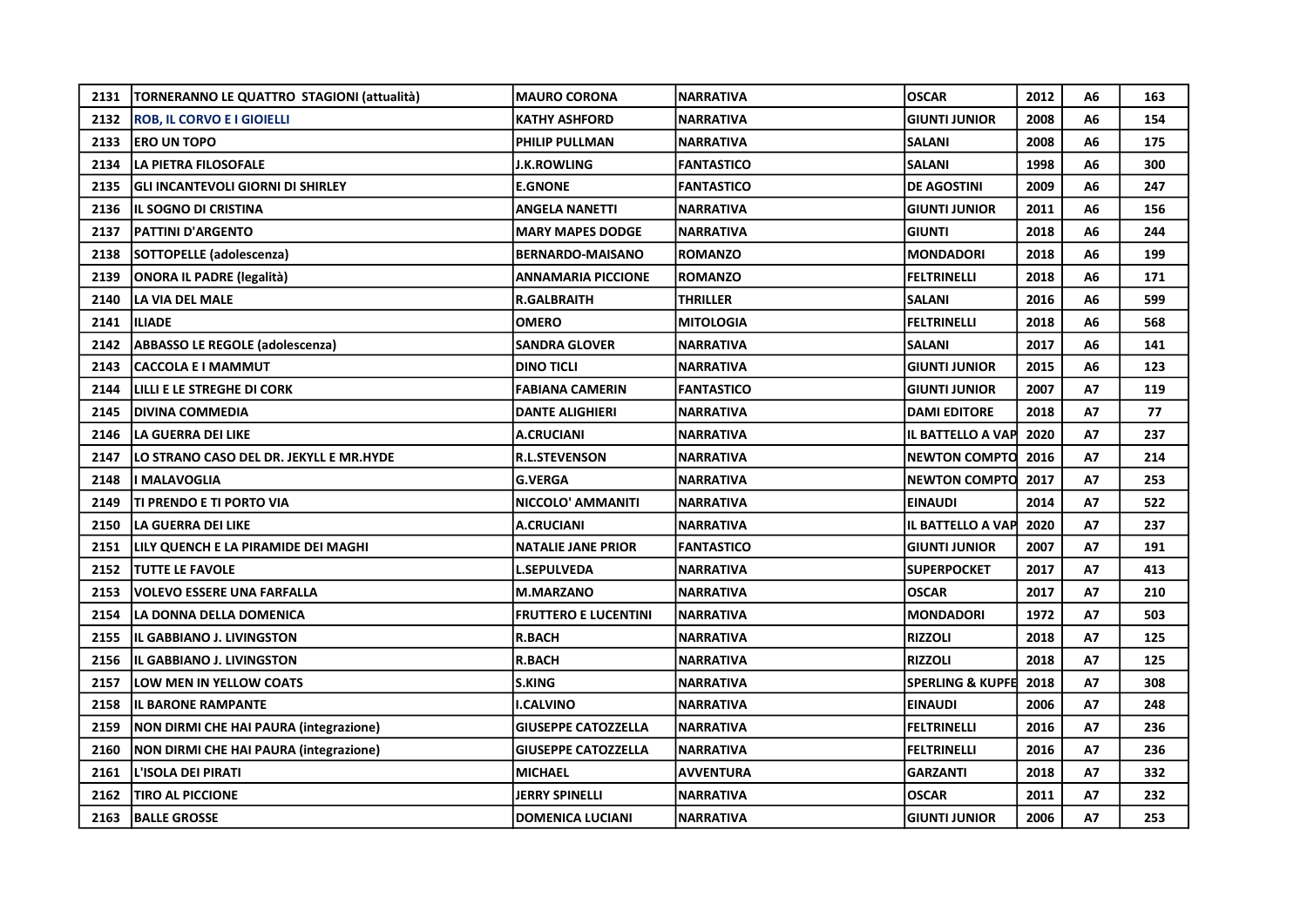| 2164 | SUSSI E BIRIBISSI                                   | <b>COLLODI-NIPOTE</b>       | <b>NARRATIVA</b>       | <b>SALANI</b>        | 2010 | А7        | 171 |
|------|-----------------------------------------------------|-----------------------------|------------------------|----------------------|------|-----------|-----|
| 2165 | IL'OCCHIO DEL LUPO                                  | <b>DANIEL PENNAC</b>        | <b>NARRATIVA</b>       | <b>SALANI</b>        | 2008 | <b>A7</b> | 109 |
| 2166 | MOSCHE,CAVALLETTE,SCARAFAGGI E PREMIO NOBEL         | <b>LUIGI GARLANDO</b>       | <b>ROMANZO</b>         | <b>COLLINS</b>       | 2019 | А7        | 254 |
| 2167 | QUANDO LA LUNA ERO IO                               | LUIGI GARLANDO              | <b>ROMANZO</b>         | <b>SOLFERINO</b>     | 2018 | <b>A7</b> | 250 |
| 2168 | IL LIBRO DI CHRISTOPHER                             | R.J.PALACIO                 | <b>NARRATIVA</b>       | GIUNTI               | 2017 | А7        | 120 |
| 2169 | AMICI VIRTUALI (attualità)                          | <b>DAVID CONATI</b>         | <b>NARRATIVA</b>       | <b>RAFFAELLO</b>     | 2018 | A7        | 166 |
| 2170 | STORIA DI UN GATTO E DEL TOPO CHE DIVENTO'SUO AMICO | LUIS SEPULVEDA(amicizia)    | <b>NARRATIVA</b>       | <b>GUANDA</b>        | 2012 | <b>A7</b> | 78  |
| 2171 | IL MONDO DI SOFIA (filosofia)                       | JOSTEIN GAARDER             | <b>ROMANZO</b>         | <b>LONGANESI</b>     | 2003 | Α7        | 542 |
| 2172 | IIL PICCOLO PRINCIPE                                | <b>ANTOINE DE SAINT-EXU</b> | <b>FIABA</b>           | <b>NEWTON COMPTO</b> | 2018 | <b>A7</b> | 137 |
| 2173 | <b>ARRIDERCI PICCOLE DONNE</b>                      | <b>MARCELA SERRANO</b>      | <b>NARRATIVA</b>       | <b>MONDADORI</b>     | 2005 | А7        | 269 |
| 2174 | IL BAMBINO CON IL PIGIAMA A RIGHE (SHOA)            | <b>JOHN BOYNE</b>           | <b>NARRATIVA</b>       | <b>RIZZOLI</b>       | 2019 | <b>A7</b> | 236 |
| 2175 | HARRY POTTER E L'ORDINE DELLA FENICE                | <b>I.K.ROWLING</b>          | <b>FANTASTICO</b>      | <b>SALANI</b>        | 2003 | А7        | 850 |
| 2176 | HARRY POTTER-IL PRINCIPE MEZZOSANGUE                | <b>J.K.ROWLING</b>          | <b>FANTASTICO</b>      | <b>SALANI</b>        | 2019 | <b>A7</b> | 567 |
| 2177 | MIO FRATELLO RINCORRE I DINOSAURI                   | <b>GIACOMO MAZZARIOL</b>    | <b>NARRATIVA</b>       | <b>SUPER ET</b>      | 2018 | Α7        | 174 |
| 2178 | <b>NOVELLE FATTE A MACCHINA</b>                     | <b>G.RODARI</b>             | <b>NARRATIVA</b>       | <b>EINAUDI</b>       | 1998 | A7        | 149 |
| 2179 | <b>THE FICTION (fumetto)</b>                        | PIRES-RUBIN-GARLAND         | <b>NARRATIVA</b>       | TUNUE                | 2016 | А7        | 40  |
| 2180 | SENTIRAI PARLARE DI ME                              | <b>S.RATTARO</b>            | <b>NARRATIVA</b>       | DEA                  | 2019 | А7        | 140 |
| 2181 | <b>MATILDE</b>                                      | <b>ROALD DAHL</b>           | <b>NARRATIVA</b>       | <b>SALANI</b>        | 2019 | <b>A7</b> | 221 |
| 2182 | CATERINA CONTROVENTO (ecologia)                     | <b>ALFREDO STOPPA</b>       | <b>NARRATIVA</b>       | <b>EDICICLO</b>      | 2015 | Α7        | 126 |
| 2183 | IIL MISTERO DELLO SCIENZIATO PAZZO                  | R. L. STINE                 | <b>PICCOLI BRIVIDI</b> | <b>MONDADORI</b>     | 2016 | Α7        | 162 |
| 2184 | ICANTO DI NATALE                                    | <b>GERONIMO STILTON</b>     | <b>NARRATIVA</b>       | IPIEMME              | 2013 | А7        | 213 |
| 2185 | LA VENDETTA DEGLI GNOMI                             | R. L. STINE                 | <b>PICCOLI BRIVIDI</b> | <b>MONDADORI</b>     | 2016 | A7        | 174 |
| 2186 | LA CASA DELLA MORTE                                 | R. L. STINE                 | <b>PICCOLI BRIVIDI</b> | <b>IMONDADORI</b>    | 2016 | <b>A7</b> | 175 |
| 2187 | IL LUPO DELLA PALUDE                                | R. L. STINE                 | <b>PICCOLI BRIVIDI</b> | <b>MONDADORI</b>     | 2016 | A7        | 167 |
| 2188 | IIL FANTASMA DELLA PORTA ACCANTO                    | R. L. STINE                 | PICCOLI BRIVIDI        | <b>MONDADORI</b>     | 2016 | <b>A7</b> | 174 |
| 2190 | IL FANTASMA DELLA PORTA ACCANTO                     | R. L. STINE                 | <b>PICCOLI BRIVIDI</b> | <b>MONDADORI</b>     | 2016 | А7        | 174 |
| 2191 | IMANO DI MUMMIA                                     | R. L. STINE                 | PICCOLI BRIVIDI        | <b>IMONDADORI</b>    | 2016 | Α7        | 187 |
| 2192 | IL CAMPEGGIO DEGLI ORRORI                           | R. L. STINE                 | <b>PICCOLI BRIVIDI</b> | <b>MONDADORI</b>     | 2016 | А7        | 195 |
| 2193 | lil CAMPEGGIO DEGLI ORRORI                          | <b>R. L. STINE</b>          | <b>PICCOLI BRIVIDI</b> | <b>MONDADORI</b>     | 2016 | A7        | 195 |
| 2194 | FOTO DAL FUTURO                                     | R. L. STINE                 | <b>PICCOLI BRIVIDI</b> | <b>MONDADORI</b>     | 2016 | Α7        | 182 |
| 2195 | IL FANTASMA DELLA PORTA ACCANTO                     | R. L. STINE                 | PICCOLI BRIVIDI        | <b>MONDADORI</b>     | 2016 | A7        | 174 |
| 2196 | LA MASCHERA MALEDETTA                               | R. L. STINE                 | PICCOLI BRIVIDI        | <b>MONDADORI</b>     | 2016 | Α7        | 175 |
| 2197 | GRETA(la ragazza che sta cambiando il mondo)        | VIVIANA MAZZA               | NARRATIVA(amb)         | <b>MONDADORI</b>     | 2019 | G4        | 95  |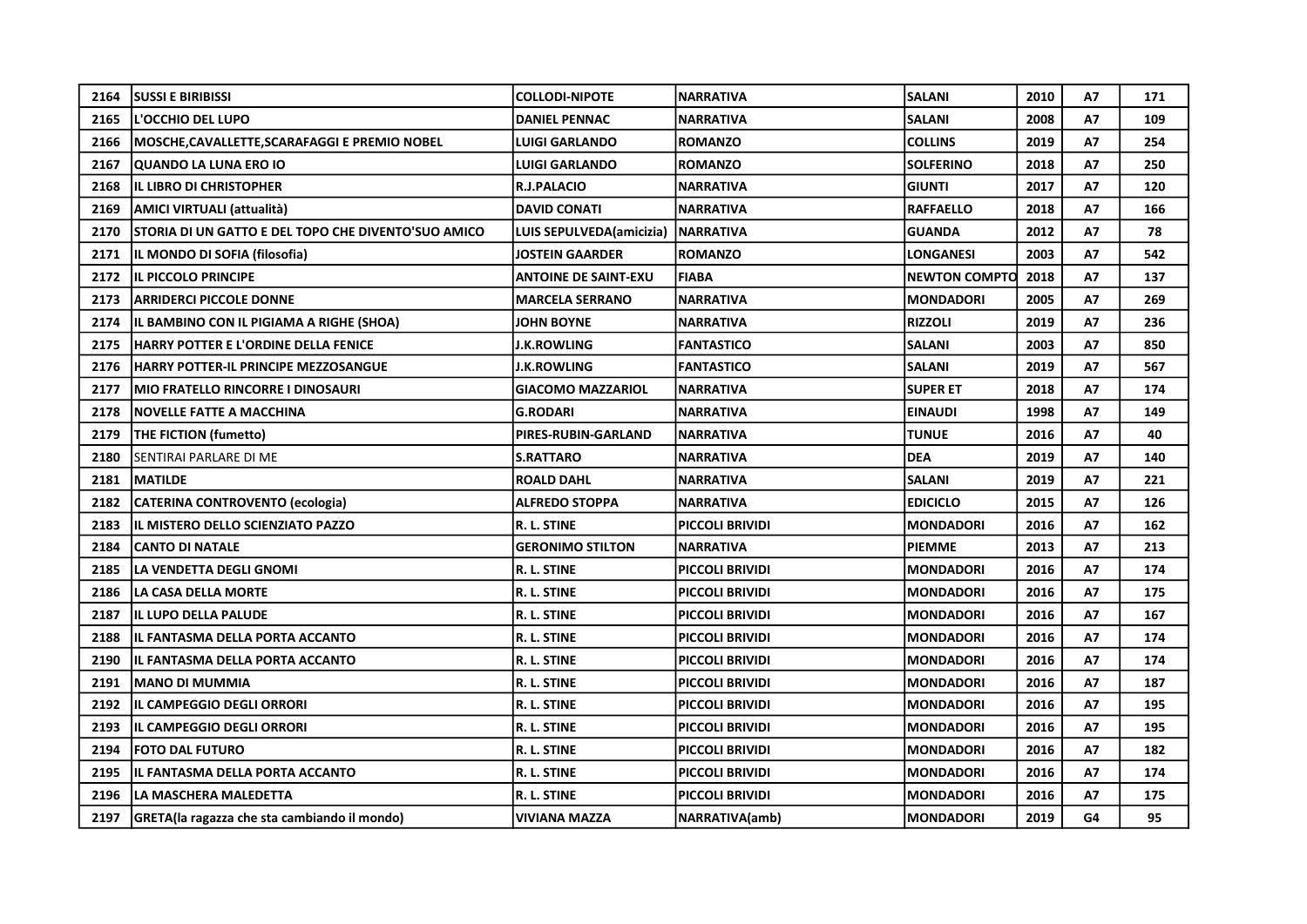| 2198 | STORIA DI UN GATTO E DEL TOPO CHE DIVENTO'SUO AMICO    | <b>LUIS SEPULVEDA</b>      | <b>NARRATIVA</b>               | <b>GUANDA</b>            | 2017 | G4 | 78  |
|------|--------------------------------------------------------|----------------------------|--------------------------------|--------------------------|------|----|-----|
| 2199 | ISTORIA DI UNA GABBIANELLA E DEL GATTO CHE LE INSEGNO' | <b>LUIS SEPULVEDA</b>      | <b>NARRATIVA</b>               | <b>GUANDA</b>            | 2017 | G4 | 131 |
| 2200 | <b>LE CRONACHE DI NARNIA</b>                           | <b>C.S.LEWES</b>           | <b>FANTASIA</b>                | <b>MONDADORI</b>         | 2018 | G4 | 187 |
| 2201 | PERCY JACKSON e gli Dei dell'Olimpo                    | <b>RICK RIORDAN</b>        | <b>MITOLOGIA</b>               | <b>MONDADORI</b>         | 2019 | G4 | 341 |
| 2202 | Lo strano caso del DOTTOR JEKYLL E MISTER HYDE         | <b>ROBERT LOUIS STEVEN</b> | <b>GIALLO</b>                  | <b>LA SPIGA</b>          | 2013 | G4 | 125 |
| 2203 | <b>LASCIATEMI IN PACE</b>                              | <b>PAOLA ZANNONER</b>      | <b>NARRATIVA</b>               | <b>DeA</b>               | 2015 | G4 | 205 |
| 2204 | PER QUESTO MI CHIAMO GIOVANNI(Capaci)                  | <b>LUIGI GARLANDO</b>      | <b>CRONACA</b>                 | best BUR RIZZOLI         | 2019 | G4 | 159 |
| 2205 | PER QUESTO MI CHIAMO GIOVANNI(Capaci)                  | LUIGI GARLANDO             | <b>CRONACA</b>                 | best BUR RIZZOLI         | 2019 | G4 | 159 |
| 2206 | TE LO DO IL IL KARATE                                  | <b>GERONIMO STILTON</b>    | <b>FANTASIA</b>                | <b>PIEMME</b>            | 2019 | G4 | 108 |
| 2207 | MIO FRATELLO RINCORRE I DINOSAURI                      | <b>GIACOMO MAZZARIOL</b>   | <b>NARRATIVA(divers)</b>       | <b>SUPER ET</b>          | 2018 | G4 | 174 |
| 2208 | LA SPOSA NORMANNA                                      | <b>CARLA MARIA RUSSO</b>   | <b>NARRATIVA(storico)</b>      | <b>PICWICK</b>           | 2013 | G4 | 236 |
| 2209 | <b>ENEIDE</b>                                          | <b>VIRGILIO</b>            | <b>MITOLOGIA</b>               | <b>MARSILIO</b>          | 2018 | G4 | 389 |
| 2210 | IIL LIBRO DI TUTTE LE COSE                             | <b>GUUS KUYER</b>          | <b>FANTASIA</b>                | <b>SALANI</b>            | 2019 | G4 | 93  |
| 2211 | <b>IL LIBRO DI TUTTE LE COSE</b>                       | <b>GUUS KUYER</b>          | <b>FANTASIA</b>                | <b>SALANI GL'ISTRICI</b> | 2019 | G4 | 93  |
| 2212 | <b>DIARIO IN CORSA</b>                                 | <b>CHIARA CARMINATI</b>    | <b>NARRATIVA (LETTERE)</b>     | <b>EDIZIONI EL</b>       | 2007 | G4 | 125 |
| 2212 | <b>CHERNOBYL 01:23:40</b>                              | ANDREW LEATHERB            | <b>NARRATIVA</b> (stor-scient) | <b>SALANI</b>            | 2019 | G4 | 263 |
| 2213 | <b>IL RE DEL VENTO</b>                                 | <b>MARGUERITE HENRY</b>    | <b>NARRATIVA</b>               | <b>GIUNTI</b>            | 1997 | G4 | 177 |
| 2214 | <b>SULLE NEVI DEL DON</b>                              | <b>ROSA FERRARELLO</b>     | <b>NARRATIVA</b>               | <b>GRECO</b>             | 1995 | G4 | 189 |
| 2215 | <b>IL SEGRETO DI ZIA ROSARIA</b>                       | <b>ANNA BACCELLIERE</b>    | <b>NARRATIVA</b>               | LA MEDUSA                | 2014 | G4 | 186 |
| 2216 | DEI ED EROI DELL'ANTICA ROMA (mitologia)               | <b>MARIA ROSARIA PAOL</b>  | <b>MITOLOGIA</b>               | <b>LOESCHER</b>          | 2216 | G4 | 214 |
| 2217 | PUZZY LA STREGA SUDICIONA                              | <b>KAYE UMANSKY</b>        | NARRATIVA (fiaba)              | <b>MONDADORI</b>         | 2217 | G4 | 150 |
| 2218 | <b>LADRI DI SOGNI</b>                                  | <b>VICTOR OSBORNE</b>      | <b>NARRATIVA</b>               | <b>MONDADORI</b>         | 1992 | G4 | 114 |
| 2219 | IL GIORNALINO DI GIAN BURRASCA                         | <b>VAMBA</b>               | <b>NARRATIVA</b>               | <b>EINAUDI</b>           | 2018 | G4 | 115 |
| 2220 | <b>SMACK SI GIRA</b>                                   | <b>CHRISTIAN BIENIEK</b>   | <b>NARRATIVA</b>               | <b>GIUNTI JUNIOR</b>     | 2009 | G4 | 152 |
| 2221 | lper dieci minuti                                      | <b>CHIARA GAMBERALE</b>    | <b>NARRATIVA</b>               | <b>FELTRINELLI</b>       | 2019 | G4 | 187 |
| 2222 | <b>IL CACCIATORE DI AQUILONI</b>                       | <b>KHALED HOSSEINI</b>     | <b>NARRATIVA</b>               | <b>PICKWICK</b>          | 2014 | G4 | 359 |
| 2223 | DA GRANDE FARO' IL CACCIATORE                          | <b>LUIGI GARLANDO</b>      | <b>NARRATIVA</b>               | <b>IL BATTELLO A VAP</b> | 2019 | G4 | 187 |
| 2224 | AURORA E IL CUCCIOLO INVISIBILE                        | <b>PAOLA ZANNONER</b>      | <b>NARRATIVA</b>               | <b>GIUNTI JUNIOR</b>     | 2014 | G4 | 94  |
| 2225 | GLI EROI-I MITI E LE LEGGENDE dell'antica Grecia       | <b>LUISA VALLARDI</b>      | <b>MITOLOGIA</b>               | <b>VALLARDI</b>          | 2016 | G4 | 111 |
| 2226 | RACCONTI DELLA BIBBIA                                  | <b>MAX BOLLIGER</b>        | <b>RELIGIONE</b>               | <b>ARCHIMEDE</b>         | 1987 | G4 | 255 |
| 2227 | <b>ANNA FRANK</b> (shoah)                              | CORRADINI-MODIANO          | <b>STORICO</b>                 | <b>RIZZOLI</b>           | 2017 | G4 | 539 |
| 2228 | <b>SCACCO MATTO TRA LE STELLE</b>                      | ALESSANDRO BARBAGLIA       | <b>ROMANZO</b>                 | <b>MONDADORI</b>         | 2020 | G4 | 173 |
| 2229 | <b>IL NONNO BUGIARDO</b>                               | <b>ALKI ZEI</b>            | <b>NARRATIVA</b>               | <b>ZAMPA</b>             | 2017 | G4 | 164 |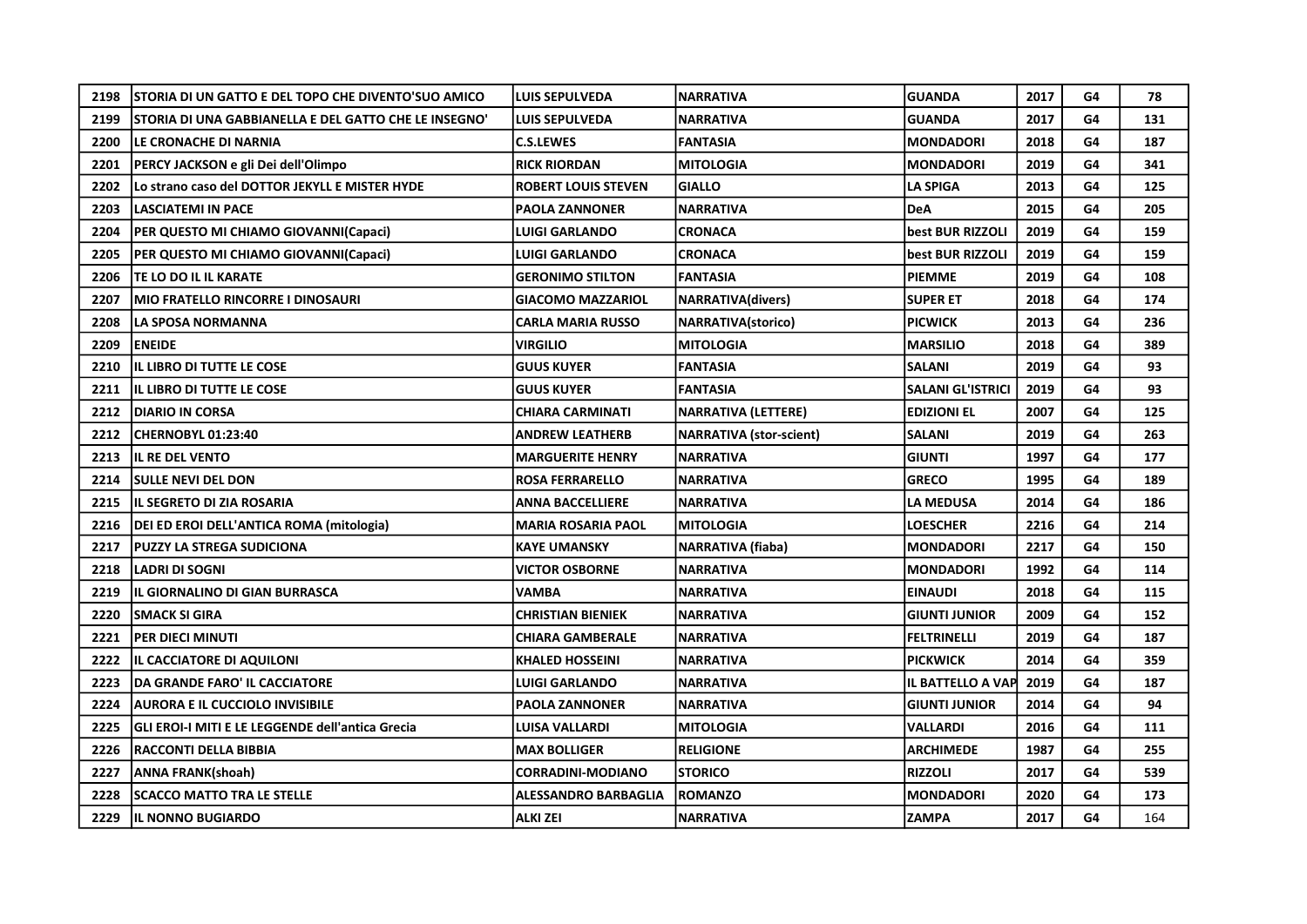| 2230 | <b>L'ICKABOG</b>                                   | <b>J.K.ROWLING</b>        | <b>FANTASTICO</b> | <b>SALANI</b>          | 2020 | G4 | 308 |
|------|----------------------------------------------------|---------------------------|-------------------|------------------------|------|----|-----|
| 2231 | lı CUSCINI MAGICI                                  | <b>EVGHENIOS TRIVIZAS</b> | <b>FANTASTICO</b> | <b>ZAMPA</b>           | 2020 | G4 | 70  |
| 2232 | DALLA TERRA ALLA LUNA                              | <b>JULES VERNE</b>        | <b>NARRATIVA</b>  | <b>SELINO'S JUNIOR</b> | 2014 | G4 | 142 |
| 2233 | <b>VIAGGIO AL CENTRO DELLA TERRA</b>               | <b>JULES VERNE</b>        | <b>NARRATIVA</b>  | <b>SELINO'S JUNIOR</b> | 2012 | G4 | 175 |
| 2234 | <b>STANOTTE GUARDIAMO LE STELLE (integrazione)</b> | ALI' EHSANI               | <b>NARRATIVA</b>  | <b>FELTRINELLI</b>     | 2020 | G4 | 266 |
| 2235 | <b>ROB, IL CORVO E I GIOIELLI</b>                  | <b>KATHY ASHFORD</b>      | <b>FIABA</b>      | <b>GIUNTI JUNIOR</b>   | 2008 | G4 | 154 |
| 2236 | GATTO FANTASTICO E LA STATUA DI CERA               | <b>MOONY WITCHER</b>      | <b>NARRATIVA</b>  | <b>GIUNTI JUNIOR</b>   | 2012 | G4 | 123 |
| 2237 | LO STRANO CASO DEL CALAMARONE GIGANTE              | <b>GERONIMO STILTON</b>   | <b>NARRATIVA</b>  | <b>PIEMME</b>          | 2003 | G4 | 116 |
| 2238 | HANK ZIPZER E LE CASCATE DEL NIAGARA               | <b>HENRY WINKLER</b>      | <b>NARRATIVA</b>  | <b>UOVONERO</b>        | 2013 | G4 | 167 |
| 2239 | NANCY FLY E IL RIFLESSO NELLO SPECCHIO             | ANNALISA MOLASCHI         | <b>NARRATIVA</b>  | <b>RAFFAELLO</b>       | 2015 | G4 | 126 |
| 2240 | IL LIBRO DELLA GIUNGLA                             | <b>KIPLING</b>            | <b>FANTASTICO</b> | <b>GARZANTI</b>        | 2016 | G4 | 186 |
| 2241 | TOM O'CLOCK CACCIA AL COLLEZIONISTA                | <b>STEVE STEVENSON</b>    | <b>GIALLO</b>     | <b>DE AGOSTINI</b>     | 2016 | G4 | 139 |
| 2242 | <b>PUZZOLE CHE PUZZANO</b>                         | JACQUELINE KELLY          | <b>NARRATIVA</b>  | <b>SALANI</b>          | 2017 | G4 | 108 |
| 2243 | lbeast QUEST L'ARMATURA D'ORO                      | <b>ADAM BLADE</b>         | <b>FANTASTICO</b> | <b>ZEPHA</b>           | 2015 | G4 | 117 |
| 2244 | BEAST QUEST L'ARMATURA D'ORO                       | <b>ADAM BLADE</b>         | <b>FANTASTICO</b> | <b>ZEPHA</b>           | 2015 | G4 | 117 |
| 2245 | IIL LIBRO DELLA GIUNGLA                            | <b>KIPLING</b>            | <b>FANTASTICO</b> | <b>GARZANTI</b>        | 2016 | G4 | 186 |
| 2246 | TOM O'CLOCK CACCIA AL COLLEZIONISTA                | <b>STEVE STEVENSON</b>    | <b>GIALLO</b>     | <b>DE AGOSTINI</b>     | 2016 | G4 | 139 |
| 2247 | <b>PUZZOLE CHE PUZZANO</b>                         | <b>JACQUELINE KELLY</b>   | <b>NARRATIVA</b>  | <b>SALANI</b>          | 2017 | G4 | 108 |
| 2248 | <b>NANCY FLY E IL RIFLESSO NELLO SPECCHIO</b>      | ANNALISA MOLASCHI         | <b>NARRATIVA</b>  | <b>RAFFAELLO</b>       | 2015 | G4 | 126 |
| 2249 | <b>DISTRUCTOR</b>                                  | <b>CONTE-OTTINO</b>       | <b>NARRATIVA</b>  | <b>RAFFAELLO</b>       | 2013 | G4 | 127 |
| 2250 | <b>DISTRUCTOR</b>                                  | <b>CONTE-OTTINO</b>       | <b>NARRATIVA</b>  | <b>RAFFAELLO</b>       | 2013 | G4 | 127 |
| 2251 | <b>LA SIRENETTA</b>                                | <b>TANTI STICKERS</b>     | <b>FIABA</b>      | <b>DE AGOSTINI</b>     | 2019 | G4 | 20  |
| 2252 | LA SIRENETTA                                       | TANTI STICKERS            | <b>FIABA</b>      | <b>DE AGOSTINI</b>     | 2019 | G4 | 20  |
| 2253 | lla GRANDE FUGA DELLE LETTERE                      | <b>ENZA EMIRA FESTA</b>   | <b>NARRATIVA</b>  | <b>MONDADORI</b>       | 2017 | G4 | 35  |
| 2254 | LA GRANDE FUGA DELLE LETTERE                       | <b>ENZA EMIRA FESTA</b>   | <b>NARRATIVA</b>  | <b>MONDADORI</b>       | 2017 | G4 | 35  |
| 2255 | <b>FOWL TWINS</b>                                  | <b>EOIN COLFER</b>        | <b>NARRATIVA</b>  | <b>MONDADORI</b>       | 2020 | G4 | 380 |
| 2256 | PER QUESTO MI CHIAMO GIOVANNI(Capaci)              | <b>LUIGI GARLANDO</b>     | <b>NARRATIVA</b>  | best BUR RIZZOLI       | 2019 | G4 | 159 |
| 2257 | PIANOFORTE BILL(musica e avventura illustrato)     | <b>GIANNI RODARI</b>      | <b>FUMETTO</b>    | <b>EMME</b>            | 2020 | G5 | 26  |
| 2258 | MIGLU' una giornata a sorrisopoli                  | <b>WILLIAM BEE</b>        | <b>FUMETTO</b>    | <b>ELECTAKIDS</b>      | 2015 | G5 | 30  |
| 2259 | MIGLU' una giornata a sorrisopoli                  | <b>WILLIAM BEE</b>        | <b>FUMETTO</b>    | <b>ELECTAKIDS</b>      | 2015 | G5 | 30  |
| 2260 | <b>ETRUSCHI</b>                                    | AUTORI VARI               | <b>STORIA</b>     | <b>GIUNTI</b>          | 2018 | G5 | 123 |
| 2261 | <b>ROMANI</b>                                      | AUTORI VARI               | <b>STORIA</b>     | <b>GIUNTI</b>          | 2018 | G5 | 123 |
| 2262 | <b>SPIDER-MAN</b>                                  | <b>MARVEL</b>             | <b>CLASSICI</b>   | <b>GIUNTI</b>          | 2017 | G5 | 64  |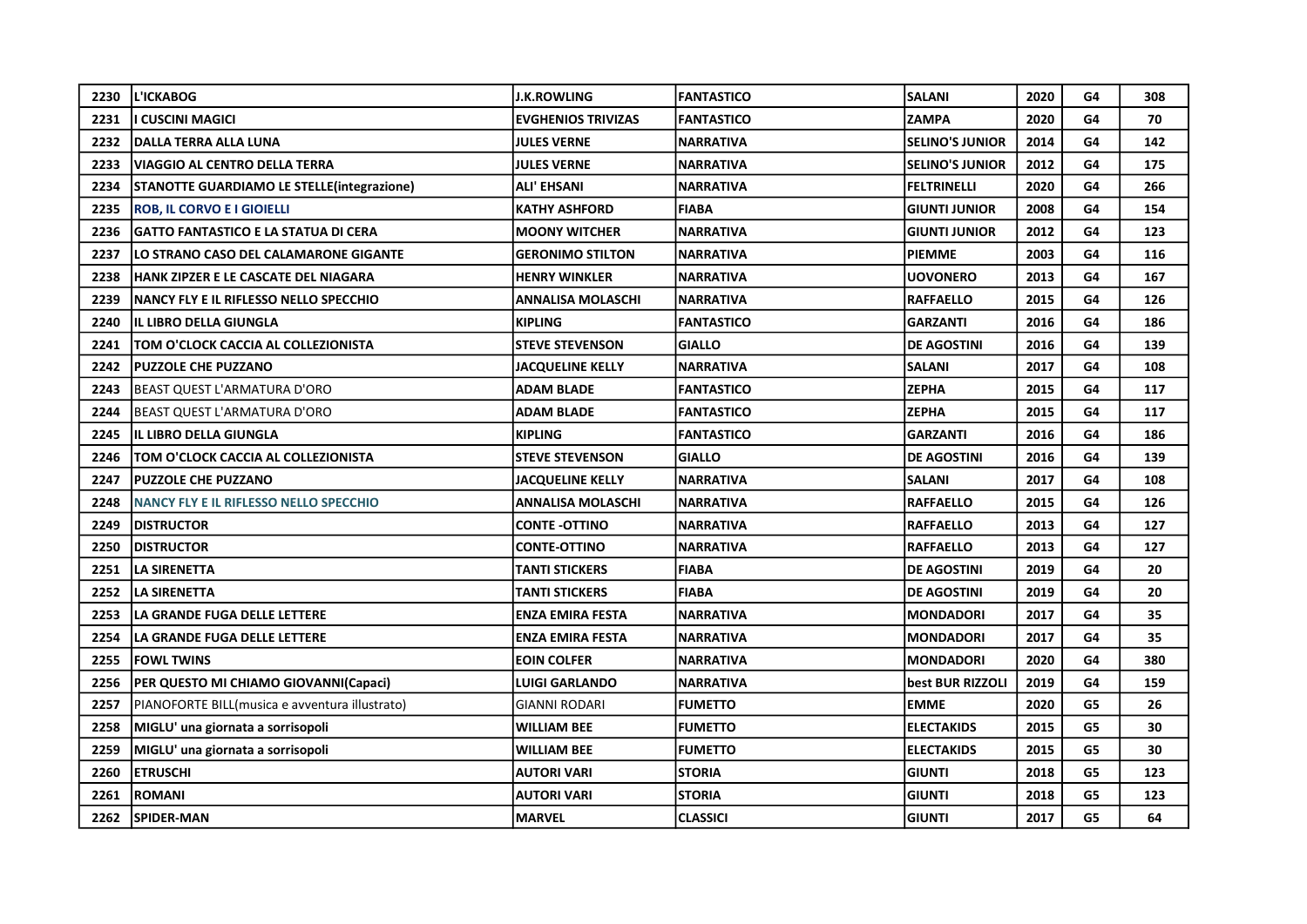| 2263 | NINA E IL MISTERO DELL'OTTAVA NOTA          | <b>IMOONY WITCHER</b>         | <b>FANTASTICO</b> | GIUNTI               | 2018 | G5 | 283 |
|------|---------------------------------------------|-------------------------------|-------------------|----------------------|------|----|-----|
| 2264 | NINAE LA MALEDIZIONE DEL SERPENTE PIUMATO   | <b>MOONY WITCHER</b>          | <b>FANTASTICO</b> | <b>GIUNTI</b>        | 2018 | G5 | 313 |
| 2265 | PICCOLE DONNE CRESCONO (classici)           | LOUISA MAY ALCOTT             | <b>NARRATIVA</b>  | <b>GIUNTI</b>        | 2019 | G5 | 382 |
| 2266 | PICCOLE DONNE CRESCONO (classici)           | LOUISA MAY ALCOTT             | <b>NARRATIVA</b>  | GIUNTI               | 2019 | G5 | 404 |
| 2267 | PICCOLI UOMINI ( classici)                  | LOUISA MAY ALCOTT             | <b>NARRATIVA</b>  | GIUNTI               | 2019 | G5 | 344 |
| 2268 | L'ISOLA DEL TESORO (classici)               | <b>R.L.STEVENSON</b>          | <b>NARRATIVA</b>  | GIUNTI               | 2019 | G5 | 312 |
| 2269 | IL GIARDINO SEGRETO (classici)              | <b>FRANCES H. BURNETT</b>     | <b>NARRATIVA</b>  | <b>GIUNTI</b>        | 2019 | G5 | 344 |
| 2270 | ANNA DAI CAPELLI ROSSI ( classici)          | LUCY MAUD MONTGOMER NARRATIVA |                   | GIUNTI               | 2019 | G5 | 317 |
| 2271 | ALICE NEL PAESE DELLE MERAVIGLIE (classici) | <b>LEWIS CARROLL</b>          | <b>NARRATIVA</b>  | GIUNTI               | 2019 | G5 | 298 |
| 2272 | IL GIRO DEL MONDO IN 80 GIORNI ( classici)  | <b>JULES VERNE</b>            | <b>NARRATIVA</b>  | GIUNTI               | 2019 | G5 | 332 |
| 2273 | VIAGGIO AL CENTRO DELLA TERRA ( classici)   | <b>JULES VERNE</b>            | <b>NARRATIVA</b>  | <b>GIUNTI</b>        | 2019 | G5 | 342 |
| 2274 | <b>WONDER</b>                               | <b>R.J.PALACIO</b>            | <b>NARRATIVA</b>  | GIUNTI               | 2019 | G5 | 278 |
| 2275 | <b>ARRIVANO I FRATELLI HOOD</b>             | <b>GUIDO SGARDOLI</b>         | <b>AVVENTURA</b>  | <b>SOLFERINO</b>     | 2018 | G5 | 80  |
| 2276 | IIN VIAGGIO CON LO ZAR                      | PIERDOM. BACCALARIO           | <b>NARRATIVA</b>  | <b>SOLFERINO</b>     | 2018 | G5 | 81  |
| 2277 | <b>POLVERE NERA</b>                         | <b>MIRIAM DUBINI</b>          | <b>NARRATIVA</b>  | <b>SOLFERINO</b>     | 2018 | G5 | 86  |
| 2278 | HARRY POTTER E LA CAMERA DEI SEGRETI        | J.K.ROWLING                   | <b>FANTASTICO</b> | SALANI               | 2019 | G5 | 324 |
| 2279 | <b>L'AMICO IMMAGINARIO</b>                  | <b>MATTHEW DICKS</b>          | <b>NARRATIVA</b>  | <b>GIUNTI</b>        | 2014 | G5 | 393 |
| 2280 | <b>IL PICCOLO PRINCIPE</b>                  | <b>ANTOINE DE SAINT-EXUP</b>  | <b>NARRATIVA</b>  | <b>BOMPIANI</b>      | 2019 | G5 | 122 |
| 2281 | <b>IL PICCOLO PRINCIPE</b>                  | <b>ANTOINE DE SAINT-EXUP</b>  | <b>NARRATIVA</b>  | <b>BOMPIANI</b>      | 2019 | G5 | 122 |
| 2282 | <b>IL PICCOLO PRINCIPE</b>                  | <b>ANTOINE DE SAINT-EXUP</b>  | <b>NARRATIVA</b>  | <b>BOMPIANI</b>      | 2019 | G5 | 122 |
| 2283 | <b>IL PICCOLO PRINCIPE</b>                  | <b>ANTOINE DE SAINT-EXUP</b>  | <b>NARRATIVA</b>  | <b>GIUNTI</b>        | 2018 | G5 | 122 |
| 2284 | IIL VIAGGIO DI ULISSE                       | TOMASO MONICELLI              | <b>AVVENTURA</b>  | <b>GIUNTI</b>        | 2017 | G5 | 123 |
| 2285 | <b>QUATTRO SORELLE SCATENATE</b>            | <b>H.MUELLER</b>              | <b>NARRATIVA</b>  | <b>GIUNTI</b>        | 2018 | G5 | 280 |
| 2286 | <b>ADESSO CHE SONO BUONO</b>                | <b>STEFANIA FABRI</b>         | <b>NARRATIVA</b>  | <b>GIUNTI JUNIOR</b> | 2016 | G5 | 95  |
| 2287 | <b>NODI AL PETTINE</b>                      | <b>MARIE-AUDE MURAIL</b>      | <b>NARRATIVA</b>  | <b>GIUNTI</b>        | 2018 | G5 | 172 |
| 2288 | ROMEO E GIULIETTA(inglese e italiano)       | <b>WILLIAM SHAKESPEARE</b>    | <b>ROMANZO</b>    | <b>MONDADORI</b>     | 2017 | G5 | 257 |
| 2289 | <b>ASSASSINIO SULL'ORIENT EXPRESS</b>       | <b>AGATHA CHRISTIE</b>        | <b>GIALLO</b>     | <b>MONDADORI</b>     | 2019 | G5 | 278 |
| 2290 | <b>FABBRICA DI CIOCCOLATO</b>               | <b>ROALD DAHL</b>             | <b>NARRATIVA</b>  | SALANI               | 2019 | G5 | 200 |
| 2291 | TILLY e i segreti dei libri                 | <b>ANNA JAMES</b>             | <b>NARRATIVA</b>  | <b>GARZANTI</b>      | 2020 | G5 | 386 |
| 2292 | AL DI LA' DEL MARE                          | <b>LAUREN WOLK</b>            | <b>NARRATIVA</b>  | SALANI               | 2019 | G5 | 309 |
| 2293 | <b>AMMARE-VIENI CON ME A LAMPEDUSA</b>      | PELLAI-TAMBORINI              | <b>ROMANZO</b>    | <b>DEAGOSTINI</b>    | 2017 | G5 | 245 |
| 2294 | IL DIARIO DI EDO (adolescenza)              | <b>FABIANA SARCUNO</b>        | <b>NARRATIVA</b>  | <b>LA SPIGA</b>      | 2014 | G5 | 158 |
| 2295 | I GIORNI DELLA TARTARUGA (bullismo)         | <b>CLAUDIO ELLIOT</b>         | <b>NARRATIVA</b>  | <b>RAFFAELLO</b>     | 2015 | G5 | 162 |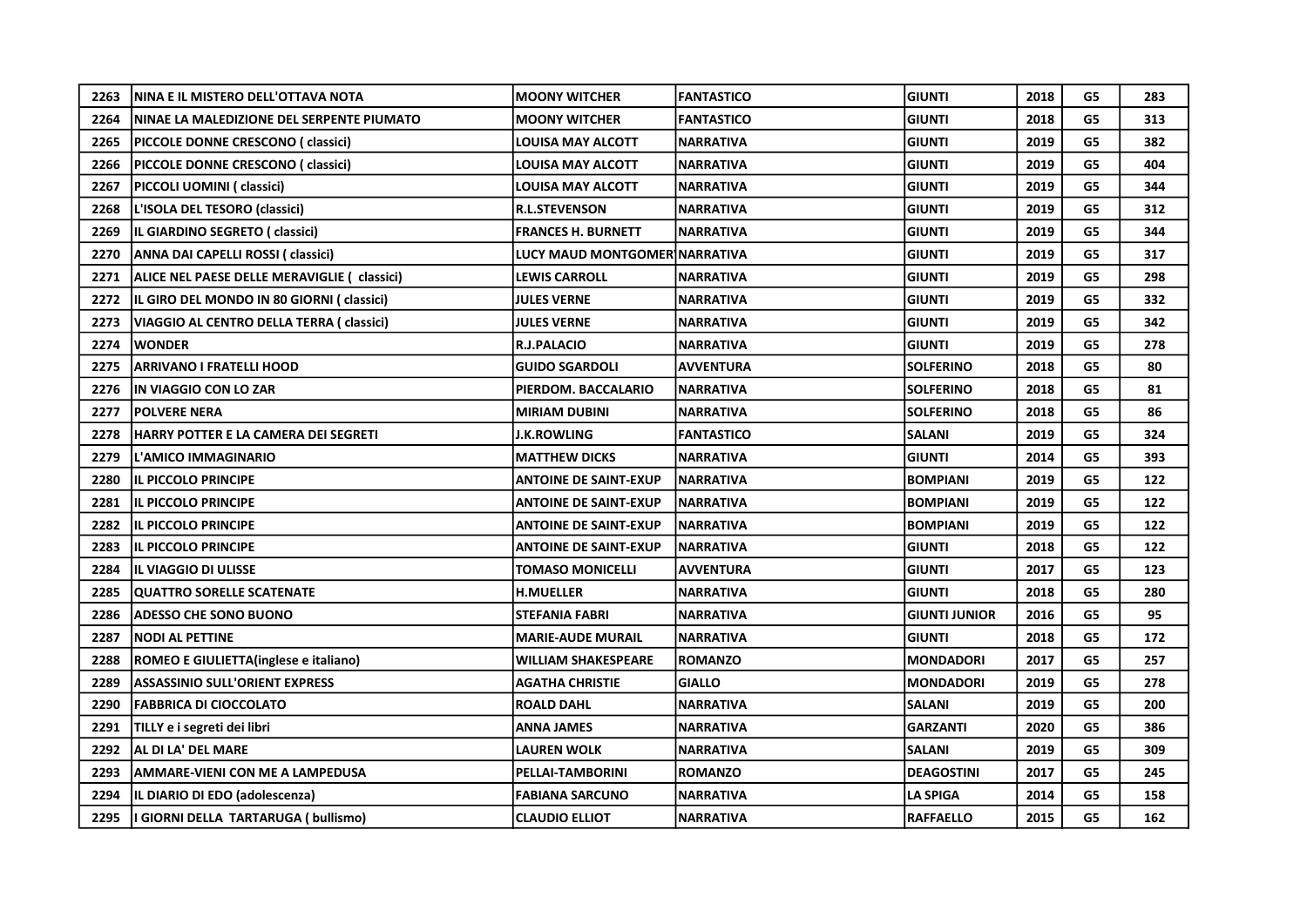| 2296 | CECILE (interculturalità)                                | <b>MARIE-AUDE MURAIL</b>     | <b>NARRATIVA</b>   | <b>GIUNTI</b>       | 2020 | G5             | 300 |
|------|----------------------------------------------------------|------------------------------|--------------------|---------------------|------|----------------|-----|
| 2297 | <b>IL'ICKABOG</b>                                        | <b>J.K.ROWLING</b>           | <b>FANTASTICO</b>  | <b>SALANI</b>       | 2020 | G5             | 308 |
| 2298 | <b>L'ICKABOG</b>                                         | <b>J.K.ROWLING</b>           | <b>FANTASTICO</b>  | SALANI              | 2020 | G5             | 308 |
| 2299 | <b>ANNA DAI CAPELLI ROSSI ( classici)</b>                | LUCY MAUD MONTGOMER ROMANZO  |                    | <b>GALLUCCI</b>     | 2020 | G5             | 362 |
| 2300 | ANNA DAI CAPELLI ROSSI ( classici)                       | LUCY MAUD MONTGOMER ROMANZO  |                    | <b>GALLUCCI</b>     | 2020 | G5             | 362 |
| 2301 | ANNA DI AVONLEA (Anna dai capelli rossi)                 | LUCY MAUD MONTGOMER ROMANZO  |                    | <b>GALLUCCI</b>     | 2020 | G5             | 318 |
| 2302 | IO SONO MALALA( premio Nobel pace)                       | <b>MALALA YOUSAFZAI</b>      | <b>ROMANZO</b>     | <b>GARZANTI</b>     | 2020 | G5             | 290 |
| 2303 | IO SONO MALALA( premio Nobel pace)                       | <b>MALALA YOUSAFZAI</b>      | <b>ROMANZO</b>     | GARZANTI            | 2020 | G5             | 290 |
| 2304 | STORIA DI MALALA (premio Nobel pace)                     | VIVIANA MAZZA                | NARRATIVA          | <b>MONDADORI</b>    | 2020 | G5             | 188 |
| 2305 | SUPEREROI SENZA MANTELLO(illustrato)                     | <b>FEDERICA MAGRIN</b>       | <b>SCIENTIFICO</b> | KIDS                | 2019 | G3             | 100 |
| 2306 | I MITI DELLE COSTELLAZIONI                               | <b>DANIELA PALUMBO</b>       | <b>MITOLOGICO</b>  | LA NUOVA FRONTI     | 2019 | G <sub>3</sub> | 100 |
| 2307 | LA STELLA DI ANDRA E TATI (Shoah)                        | <b>VIOLA-VITELLARO</b>       | <b>NARRATIVA</b>   | <b>DE AGOSTINI</b>  | 2020 | G3             | 142 |
| 2308 | IL LIBRO DELLE MERAVIGLIE PERDUTE                        | <b>STEF&amp;PHERE</b>        | <b>SCIENTIFICO</b> | SALANI              | 2020 | G3             | 171 |
| 2309 | L'IMMIGRAZIONE SPIEGATA AI BAMBINI(illustrato)           | <b>RIZZO-BONACCORSO</b>      | <b>SCIENTIFICO</b> | <b>KIDS</b>         | 2019 | G3             | 30  |
| 2310 | IL MISTERO DELLA CIVILTA' PERDUTA(scient-legg- mitol)    | <b>GRAHAM HANCOCK</b>        | <b>NARRATIVA</b>   | <b>CORBACCIO</b>    | 2019 | G3             | 431 |
| 2311 | LA MEMORIA RENDE LIBERI (shoah)                          | LILIANA SEGRE(MENTANA)       | <b>NARRATIVA</b>   | <b>RIZZOLI</b>      | 2020 | G3             | 247 |
| 2312 | LA SHOAH SPIEGATA AI BAMBINI (illustrato)                | <b>VALENTINI-ABASTANOTTI</b> | <b>NARRATIVA</b>   | <b>BECCOGIALLO</b>  | 2020 | G3             | 30  |
| 2313 | IL FASCISMO DALLA MIA FINESTRA (shoah)                   | <b>FASANOTTI</b>             | <b>NARRATIVA</b>   | <b>RAFFAELLO</b>    | 2019 | G3             | 172 |
| 2314 | QUANDO HITLER RUBO' IL CONIGLIO ROSA(shoah)              | JUDITH KERR                  | <b>NARRATIVA</b>   | <b>RIZZOLI</b>      | 2019 | G3             | 277 |
| 2315 | ANNA FRANK-DIARIO(shoah)                                 | <b>MIRJAM PRESSLER</b>       | <b>STORICO</b>     | <b>EINAUDI</b>      | 2015 | G3             | 390 |
| 2316 | IL LIBRO DI CHRISTOPHER                                  | <b>R.J.PALACIO</b>           | <b>NARRATIVA</b>   | GIUNTI              | 2016 | G3             | 120 |
| 2317 | STORIA DI UNA LUMACA che scopri l'importanza della lent. | LUIS SEPULVEDA               | <b>NARRATIVA</b>   | <b>GUANDA</b>       | 2019 | G3             | 95  |
| 2318 | UNA STORIA DI SCUOLA MEDIA                               | <b>JAMES PATTERSON</b>       | <b>NARRATIVA</b>   | SALANI              | 2017 | G3             | 309 |
| 2319 | FATEMI USCIRE DI QUI (scuola media)                      | JAMES PATTERSON              | <b>NARRATIVA</b>   | SALANI              | 2020 | G3             | 263 |
| 2320 | IIL CACCIATORE DEI SOGNI                                 | <b>SARA RATTARO</b>          | <b>NARRATIVA</b>   | <b>MONDADORI</b>    | 2019 | G3             | 150 |
| 2321 | JAMES E LA PESCA GIGANTE                                 | <b>ROALD DAHL</b>            | <b>NARRATIVA</b>   | SALANI              | 2020 | G3             | 173 |
| 2322 | IO DENTRO GLI SPARI                                      | <b>SILVANA GANDOLFI</b>      | NARRATIVA          | SALANI              | 2020 | G3             | 220 |
| 2323 | L'UOMO CHE PIANTAVA GLI ALBERI                           | <b>JEAN GIONO</b>            | NARRATIVA          | SALANI              | 2020 | G3             | 51  |
| 2324 | <b>CERCAMI</b>                                           | <b>ALLY KENNEN</b>           | <b>NARRATIVA</b>   | <b>IL CASTORO</b>   | 2008 | G3             | 295 |
| 2325 | IL GIRO DEL MONDO IN 80 GIORNI ( classici)               | <b>VERNE J</b>               | <b>NARRATIVA</b>   | <b>DAMI EDITORE</b> | 2010 | C <sub>4</sub> | 47  |
| 2326 | L'ISOLA DEL TESORO (classici)                            | <b>STEVENSON L.R.</b>        | NARRATIVA          | <b>DAMI EDITORE</b> | 2010 | C <sub>4</sub> | 47  |
| 2327 | IL RICHIAMO DELLA FORESTA(classici)                      | LONDON J.                    | <b>NARRATIVA</b>   | DAMI EDITORE        | 2010 | C4             | 47  |
| 2328 | LA FRECCIA NERA(classici)                                | <b>STEVENSON L.R.</b>        | <b>NARRATIVA</b>   | <b>DAMI EDITORE</b> | 2010 | C <sub>4</sub> | 47  |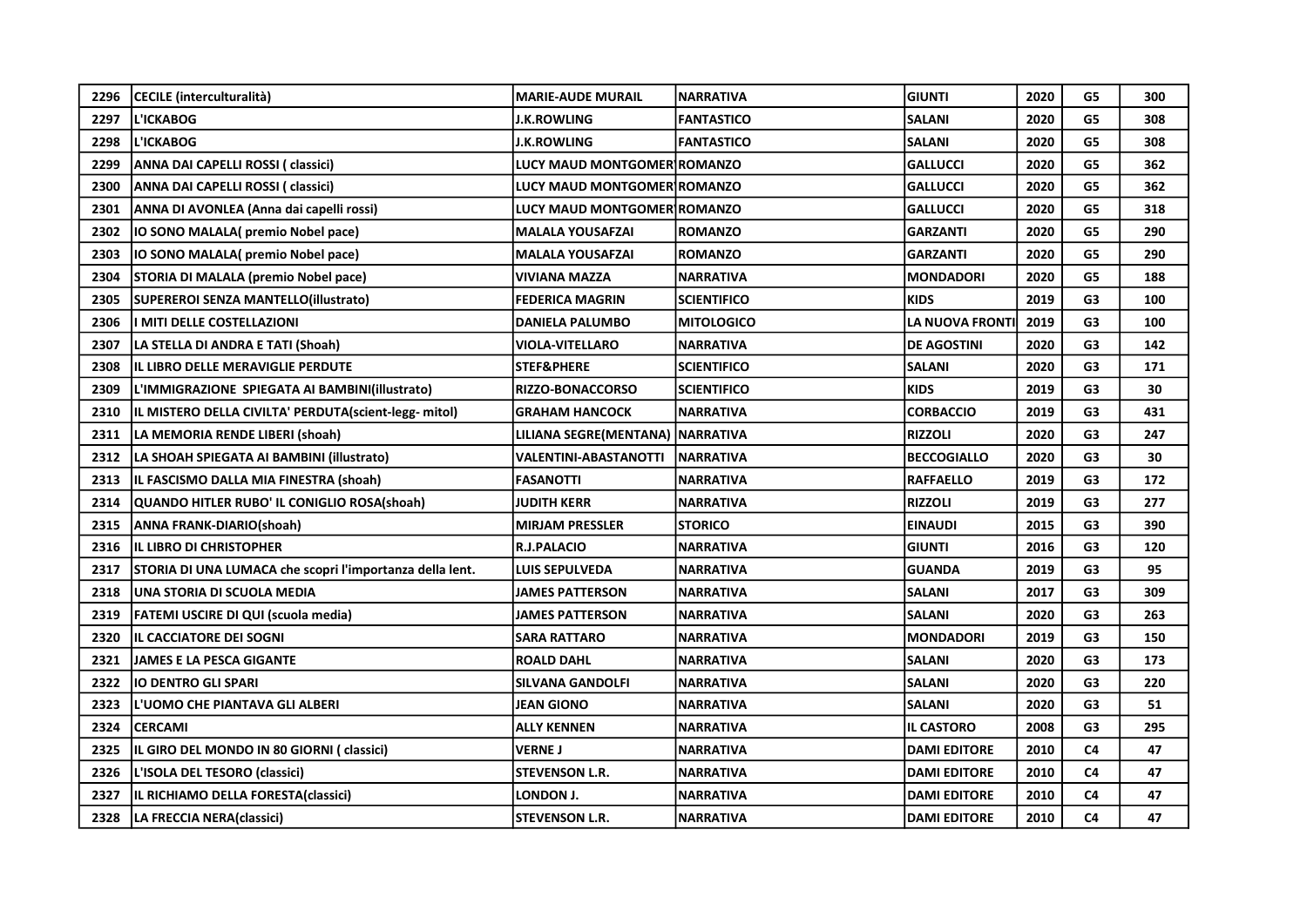| 2329 | MOBY DICK (classici)                             | <b>MELVILLE H.</b>     | NARRATIVA                  | <b>DAMI EDITORE</b>   | 2010 | C4             | 47  |
|------|--------------------------------------------------|------------------------|----------------------------|-----------------------|------|----------------|-----|
| 2330 | <b>OLIVER TWIST (classici)</b>                   | <b>DICKENS C.</b>      | <b>NARRATIVA</b>           | <b>DAMI EDITORE</b>   | 2010 | C <sub>4</sub> | 47  |
| 2331 | <b>ROBINSON CRUSOE (classici)</b>                | DEFOE D.               | <b>NARRATIVA</b>           | <b>DAMI EDITORE</b>   | 2010 | C4             | 47  |
| 2332 | PICCOLE DONNE (classici)                         | ALCOTT L.              | NARRATIVA                  | <b>DAMI EDITORE</b>   | 2010 | C <sub>4</sub> | 47  |
| 2333 | LA PICCOLA DORRIT (classici)                     | <b>DICKENS C.</b>      | NARRATIVA                  | <b>DE AGOSTINI</b>    | 2002 | C6             | 138 |
| 2334 | MILLE ANNI DI STORIA DI MARE                     | <b>CORRENTI M.</b>     | <b>NARRATIVA</b>           | <b>EDIZIONI EL</b>    | 2007 | C <sub>6</sub> | 348 |
| 2335 | ALIMENTAZIONE A PICCOLI PASSI                    | <b>MIRA PONS M.</b>    | <b>NARRATIVA</b>           | <b>MOTTA JUNIOR</b>   | 2000 | C <sub>6</sub> | 63  |
| 2336 | LA MUSICA A PICCOLI PASSI                        | VITALIANO F.           | NARRATIVA                  | MOTTA JUNIOR          | 2006 | C6             | 95  |
| 2337 | LO SVILUPPO ECOSOSTENIBILE A PICCOLI PASSI       | <b>STERN C.</b>        | <b>NARRATIVA</b>           | <b>MOTTA JUNIOR</b>   | 2006 | C <sub>6</sub> | 69  |
| 2338 | IL RISPETTO A PICCOLI PASSI                      | <b>GIRARDET S.</b>     | NARRATIVA                  | <b>MOTTA JUNIOR</b>   | 2008 | C6             | 46  |
| 2339 | <b>INTERNET A PICCOLI PASSI</b>                  | <b>MIRA PONS M.</b>    | <b>NARRATIVA</b>           | <b>MOTTA JUNIOR</b>   | 2000 | C <sub>6</sub> | 45  |
| 2340 | RAGAZZE E RAGAZZI LA PARITA' A PICCOLI PASSI     | LOUART C.              | NARRATINA                  | MOTTA JUNIOR          | 2008 | C <sub>6</sub> | 78  |
| 2341 | <b>BELLE DA RACCONTARE</b>                       | PIUMINI R.             | <b>NARRATIVA</b>           | <b>EINAUDI</b>        | 2011 | C <sub>6</sub> | 122 |
| 2342 | BELLE ASTUTE E CORAGGIOSE (8 storie di eroine)   | <b>BEERLIV.</b>        | <b>NARRATIVA</b>           | <b>EINAUDI</b>        | 2010 | C <sub>6</sub> | 130 |
| 2343 | L'ALFABETO DELLA SAGGEZZA(21 racconti dal mondo) | <b>ROSS-COLES</b>      | <b>NARRATIVA</b>           | <b>EINAUDI</b>        | 2010 | C <sub>6</sub> | 141 |
| 2344 | <b>MI LEGGI UN'ALTRA STORIA?</b>                 | PIUMINI-ALTAN          | NARRATIVA ITALIANA         | <b>EINAUDI</b>        | 2009 | C6             | 105 |
| 2345 | LA COSTITUZIONE raccontata ai bambini            | SARFATTI A.            | <b>NARRATIVA ITALIANA</b>  | <b>MONDADORI</b>      | 2006 | C <sub>6</sub> | 44  |
| 2346 | <b>FIABE DELLA TRADIZIONE EBRAICA</b>            | <b>SEDIGRAF-BLEVIO</b> | <b>NARRATIVA STRANIERA</b> | <b>DEMETRA</b>        | 2000 | C <sub>6</sub> | 157 |
| 2347 | LA MONETA (quaderni didattici Banca d'Italia)    | <b>A.A.V.V.</b>        | <b>RICERCA DIDAT</b>       | <b>BANCA D'ITALIA</b> | 2019 | G5             | 42  |
| 2348 | NON SEI MICA IL MONDO(libro illustrato)          | <b>GEFFRAY R.</b>      | <b>NARRATIVA STRANIERA</b> | <b>TUNUE'</b>         | 2019 | G5             | 189 |
| 2349 | LA BELLA ADDORMENTATA POP                        | <b>IPIMENTA P.</b>     | <b>NARRATIVA ITALIANA</b>  | <b>ELECTA YANG</b>    | 2019 | C <sub>6</sub> | 185 |
| 2350 | COME FARE UN COLPO IN BANCA                      | <b>MITCHELL T.</b>     | <b>NARRATIVA STRANIERA</b> | <b>COLLINS</b>        | 2019 | C <sub>6</sub> | 332 |
| 2351 | <b>USA IL CERVELLO</b>                           | <b>DEAK A.-DEAK T.</b> | NARRATIVA STRANIERA        | <b>DE AGOSTINI</b>    | 2019 | C <sub>6</sub> | 55  |
| 2352 | <b>KING OF CLASH</b>                             | <b>KNIGHT A.L.</b>     | NARRATIVA STRANIERA        | <b>DE AGOSTINI</b>    | 2019 | C <sub>6</sub> | 218 |
| 2353 | IL BARCONE DELLA SPERANZA(immigrazione)          | <b>IELLIOT C.</b>      | <b>NARRATIVA STRANIERA</b> | <b>RAFFAELLO</b>      | 2019 | C <sub>6</sub> | 158 |
| 2354 | <b>IIL MIO CUORE E' UN CACTUS</b>                | <b>SANTINI G.</b>      | NARRATIVA ITALIANA         | <b>RAFFAELLO</b>      | 2019 | C6             | 170 |
| 2355 | UN'ESTATE DA CANI                                | <b>FACCHINI G.</b>     | <b>NARRATIVA STRANIERA</b> | <b>NOTES</b>          | 2019 | C <sub>6</sub> | 121 |
| 2356 | LA SETTIMA STREGA                                | <b>ZANNONER P.</b>     | <b>NARRATIVA STRANIERA</b> | <b>DE AGOSTINI</b>    | 2020 | C6             | 381 |
| 2357 | <b>GLI ALTRI</b>                                 | <b>PETERSON M</b>      | <b>NARRATIVA STRANIERA</b> | <b>COLLINS</b>        | 2020 | C <sub>6</sub> | 391 |
| 2358 | THE LOOP (L'umanità finisce qui)                 | <b>OLIVER B.</b>       | <b>NARRATIVA STRANIERA</b> | <b>RIZZOLI</b>        | 2020 | C <sub>6</sub> | 376 |
| 2359 | TEMPESTA ASSASSINA( Sherlock Holmes)             | LANE A.                | NARRATIVA STRNIERA         | <b>DE AGOSTINI</b>    | 2020 | C <sub>6</sub> | 349 |
| 2360 | <b>SOSCERCO MUSICA DISPERATAMENTE</b>            | <b>SANTINI G.</b>      | NARRATIVA ITALIANA         | <b>RAFFAELLO</b>      | 2020 | C <sub>6</sub> | 171 |
| 2361 | <b>IMEGA EROI DELLA TECNOLOGIA</b>               | A.A.V.V.               | <b>BIOGRAFICO</b>          | <b>SALANI</b>         | 2020 | C <sub>6</sub> | 157 |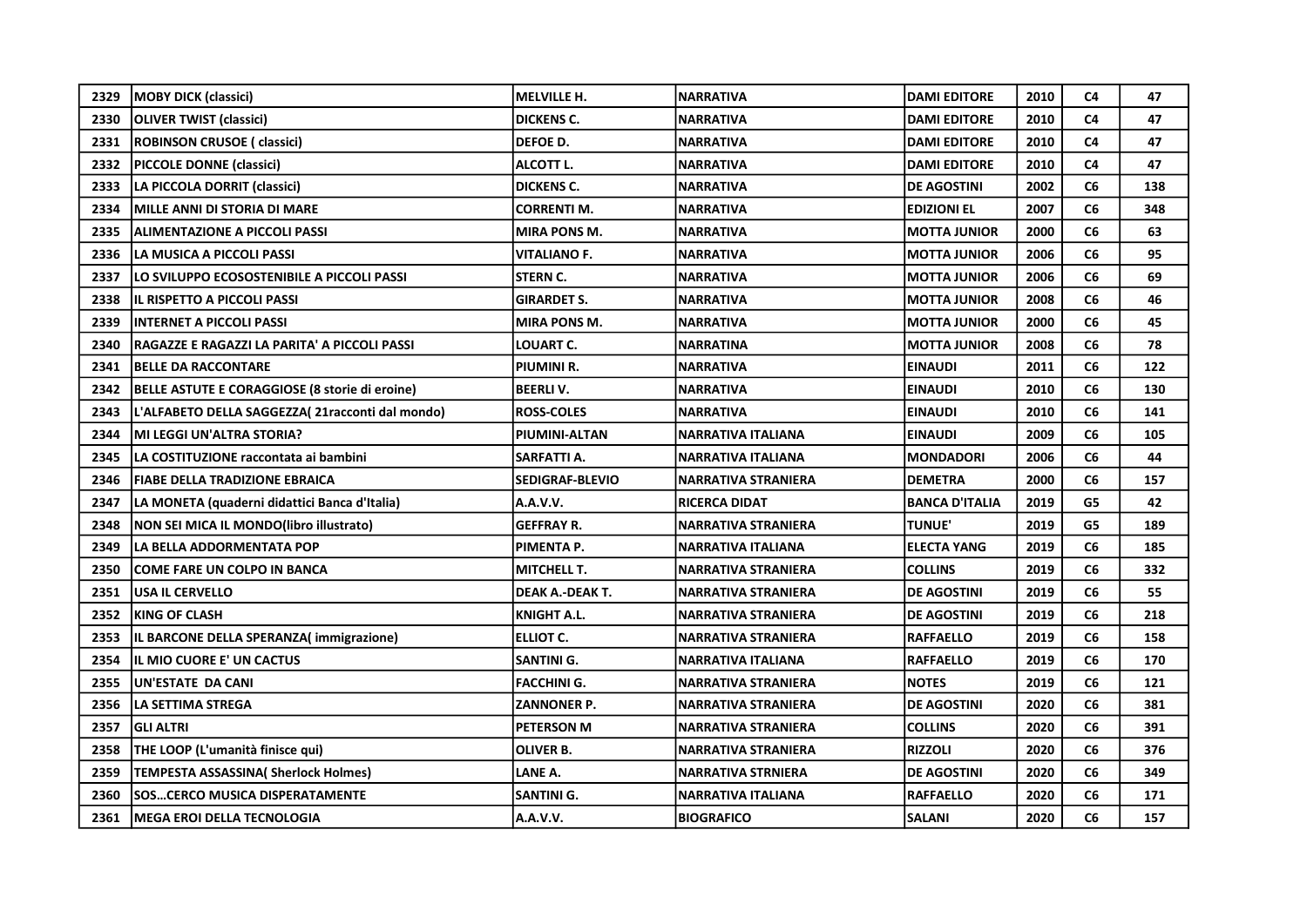| 2362 | NAKED (omofobia)                                              | IBENJI & FEDE         | <b>NARRATIVA STRANIERA</b>       | <b>MONDADORI</b>       | 2020 | C <sub>6</sub> | 152 |
|------|---------------------------------------------------------------|-----------------------|----------------------------------|------------------------|------|----------------|-----|
| 2363 | LA VERA STORIA DI CARMEN SANDIEGO                             | <b>RODRIGUEZ G.</b>   | INARRATIVA STRANIERA             | <b>SALANI</b>          | 2020 | C <sub>6</sub> | 204 |
| 2364 | <b>ILA PIU' GRANDE MERAVIGLIA SEI TU</b>                      | <b>MARTORELL B.M.</b> | INARRATIVA STRANIERA             | ISALANI                | 2020 | C6             | 214 |
| 2365 | <b>IDIARIO DI SCUOLA</b>                                      | <b>PENNAC D.</b>      | INARRATIVA STRANIERA             | <b>FELTRINELLI</b>     | 2020 | C <sub>6</sub> | 241 |
| 2366 | <b>IC'E' NESSUNO?</b>                                         | <b>GAARDER J.</b>     | <b>NARRATIVA STRANIERA</b>       | <b>SALANI</b>          | 2004 | C <sub>3</sub> | 117 |
| 2367 | <b>IUNA SCUOLA PER LAVINIA</b>                                | <b>PITZORNO B.</b>    | <b>NARRATIVA ITALIANA</b>        | <b>MONDADORI</b>       | 2009 | C <sub>3</sub> | 146 |
| 2368 | <b>ABBAIARE STANCA</b>                                        | <b>IPENNAC D.</b>     | <b>INARRATIVA STRANIERA</b>      | <b>SALANI</b>          | 2009 | C <sub>3</sub> | 190 |
| 2369 | TRE TAZZE DI TE' (intercultura)                               | THOMSON S.            | <b>NARRATIVA STRANIERA</b>       | <b>RIZZOLI</b>         | 2009 | C <sub>3</sub> | 261 |
| 2370 | <b>EPIC (il mondo segreto)</b>                                | <b>AUERBACH A.</b>    | INARRATIVA STRANIERA             | FABBRI                 | 2013 | C <sub>3</sub> | 144 |
| 2371 | <b>IIL MIO AMICO INVISIBILE</b>                               | <b>TUMIATI L.</b>     | NARRATIVA ITALIANA               | <b>GIUNTI</b>          | 2011 | C <sub>3</sub> | 90  |
| 2372 | <b>BENNY E BABE</b>                                           | <b>COLFER E.</b>      | <b>NARRATIVA STRANIERA</b>       | <b>MONDADORI</b>       | 2004 | C <sub>3</sub> | 245 |
| 2373 | <b>L'ALLEGRO VAGABONDO</b>                                    | <b>VITAGLIANO P.</b>  | NARRATIVA ITALIANA               | <b>LOESCHER</b>        | 2009 | C <sub>3</sub> | 194 |
| 2374 | <b>IERNEST E CELESTINE</b>                                    | <b>PENNAC D.</b>      | INARRATIVA STRANIERA             | <b>FELTRINELLI</b>     | 2012 | C <sub>3</sub> | 187 |
| 2375 | <b>ROBIN HOOD</b>                                             | <b>DUMAS A.</b>       | INARRATIVA STRANIERA             | <b>SELINO'S JUNIOR</b> | 2013 | C <sub>3</sub> | 195 |
| 2376 | <b>I GATTI DI PIAZZA GRANDE</b>                               | <b>RAMBALDI V.</b>    | NARRATIVA ITALIANA               | <b>LOESCHER</b>        | 2015 | C <sub>3</sub> | 236 |
| 2377 | <b>IDIARIO ASSOLUTAMENTE SINCERO DI UN INDIANO</b>            | <b>ALEXIE S.</b>      | <b>NARRATIVA STRANIERA</b>       | <b>RIZZOLI</b>         | 2015 | C <sub>3</sub> | 299 |
| 2378 | COME IN UN FILM( premio concorso misteri 3° p.)               | <b>ARPINO O.</b>      | NARRATIVA ITALIANA(cinema)       | <b>LA MEDUSA</b>       | 2017 | C <sub>3</sub> | 162 |
| 2379 | SENZA DI LEI (premio concorso misteri 3°p.)                   | <b>VERDURA E.</b>     | NARRATIVA ITALIANA (attualità)   | <b>LA MEDUSA</b>       | 2019 | C <sub>3</sub> | 136 |
| 2380 | BAMBOLINA (premio concorso misteri 3°p.)                      | <b>BACCELLIERE A.</b> | NARRATIVA ITALIANA(adolesc.)     | <b>ILA MEDUSA</b>      | 2018 | C <sub>3</sub> | 156 |
|      | 2381 SCOLPITELO NEL VOSTRO CUORE(premio con 3 <sup>°</sup> p) | <b>SEGRE LILIANA</b>  | <b>NARRATIVA ITALIANA (SHOA)</b> | IMONDADORI             | 2020 | C <sub>3</sub> | 155 |